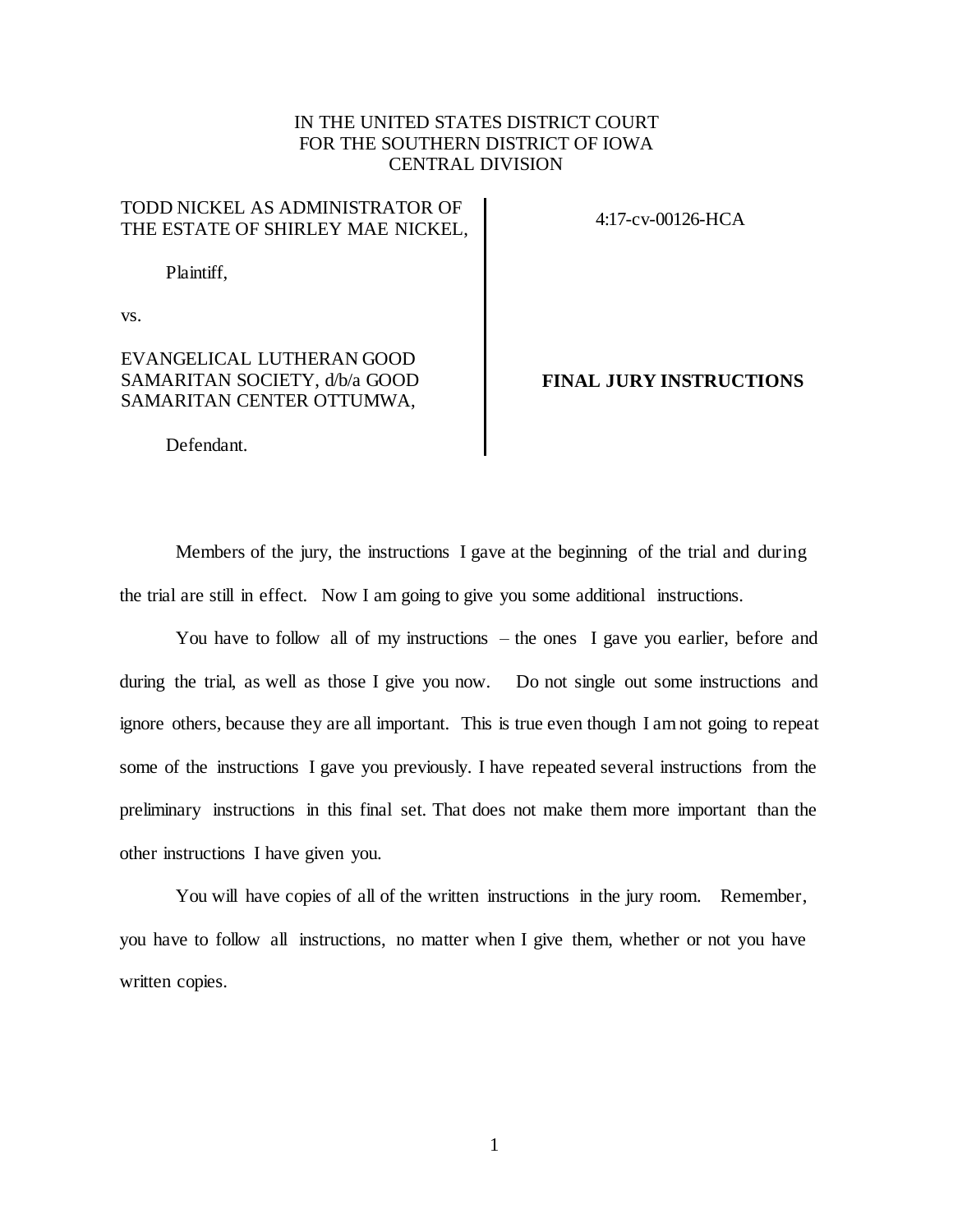Your duty is to decide what the facts are from the evidence. You are allowed to consider the evidence in the light of your own observations and experiences. After you have decided what the facts are, you will have to apply those facts to the law, which I give you in these and in my other instructions. That is how you will reach your verdict. Only you will decide what the facts are. However, you must follow my instructions, whether you agree with them or not. You have taken an oath to follow the law that I give you in my instructions.

In deciding what the facts are, you may have to decide what testimony you believe and what testimony you do not believe. You may believe all of what a witness says, or only part of it, or none of it. In deciding what testimony to believe, you may consider a witness's intelligence, the opportunity the witness had to see or hear the things they testify about, a witness's memory, knowledge, education and experience, any reasons a witness might have to testify a certain way, how a witness acted while testifying, whether a witness said something different at another time, whether a witness's testimony sounded reasonable, and whether and to what extent a witness's testimony is consistent with other evidence that you believe.

In deciding whether to believe a witness, remember that people sometimes hear or see things differently and sometimes forget things. You will have to decide whether a contradiction is an innocent misrecollection, or a lapse of memory, or an intentional falsehood; that may depend on whether it has to do with an important fact or only a small detail.

Do not let sympathy, or your own likes or dislikes, influence you. The law requires you to come to a just verdict based only on the evidence, your common sense, and the law that I give you in my instructions, and nothing else.

Nothing I said or did during this trial is meant to suggest what I think of the evidence or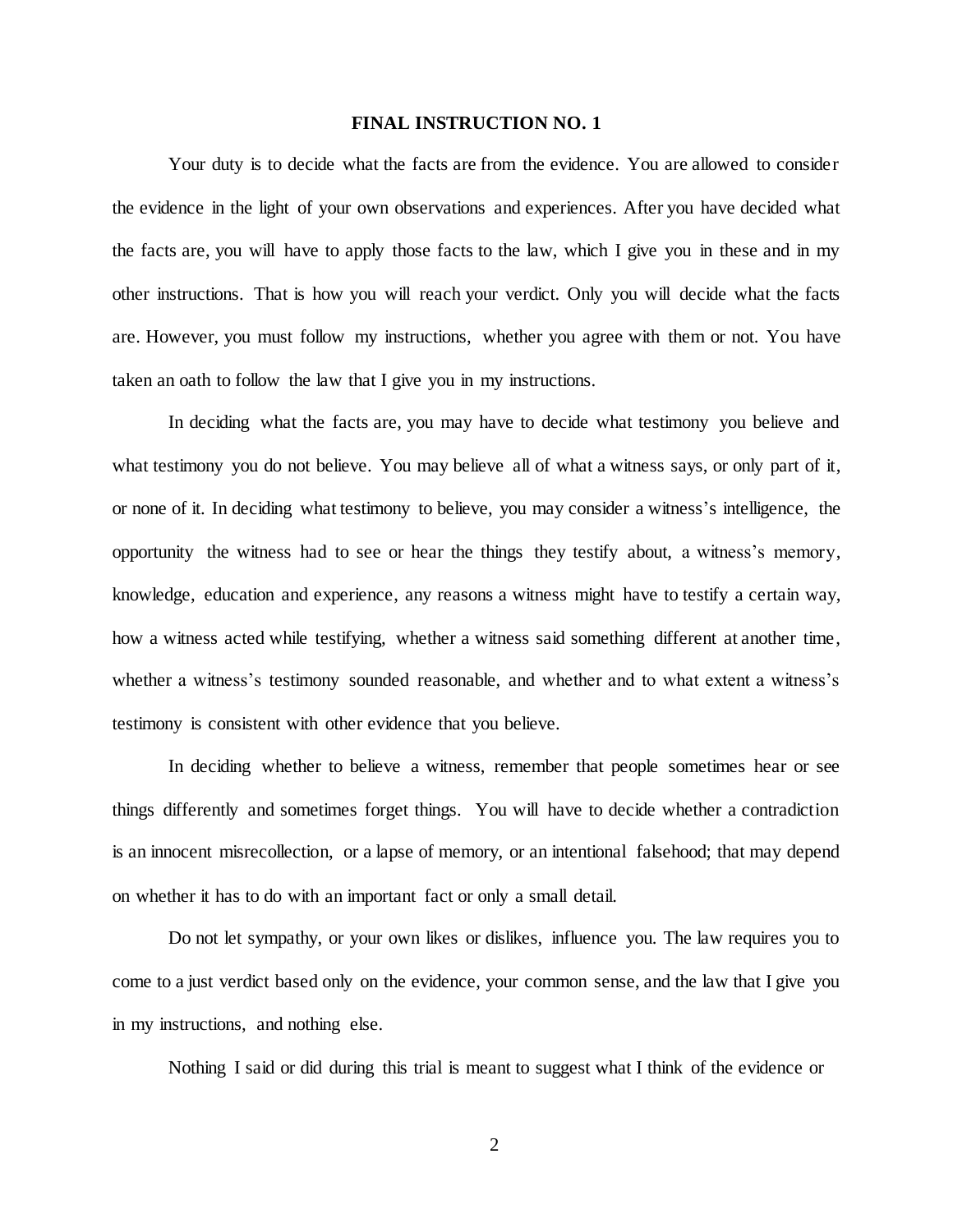# **PAGE TWO OF FINAL INSTRUCTION NO. 1**

what I think your verdict should be.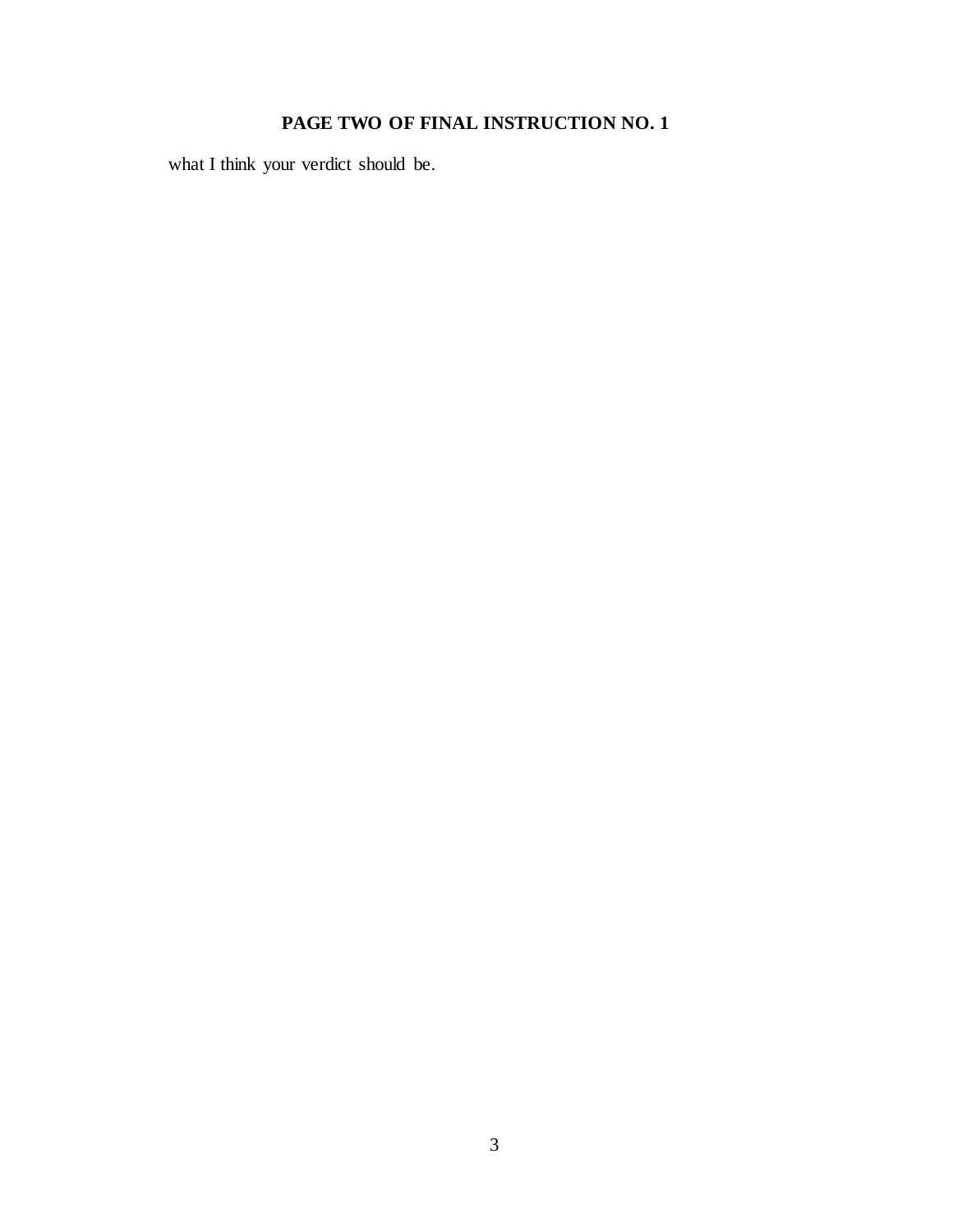When I use the word "evidence," I mean the testimony of witnesses; documents and other things I received as exhibits; facts that I told you the parties have agreed are true; and any other facts that I told you to accept as true.

Some things are not evidence. Now I will tell you what is not evidence:

1. Lawyers' statements, arguments, questions, and comments are not evidence.

2. Documents or other things that might be in court or talked about, but that I do not receive as exhibits, are not evidence.

3. Objections are not evidence. Lawyers have a right – and sometimes a duty – to object when they believe something should not be a part of the trial. Do not be influenced one way or the other by objections. If I sustain a lawyer's objection to a question or an exhibit, that means the law does not allow you to consider that information. When that happens, you have to ignore the question or the exhibit, and you must not try to guess what the information might have been.

4. Testimony and exhibits that I strike from the record, or tell you to disregard, are not evidence, and you must not consider them.

5. Anything you see or hear about this case outside the courtroom is not evidence, and you must not consider it unless I specifically tell you otherwise.

Also, I might have told you that you can consider a piece of evidence for one purpose only, and not for any other purpose. If that happened, I told you what purpose you can consider the evidence for and what you are not allowed to consider it for. You need to pay close attention when I give an instruction about evidence that you can consider for only certain purposes, because you might not have that instruction in writing later in the jury room.

4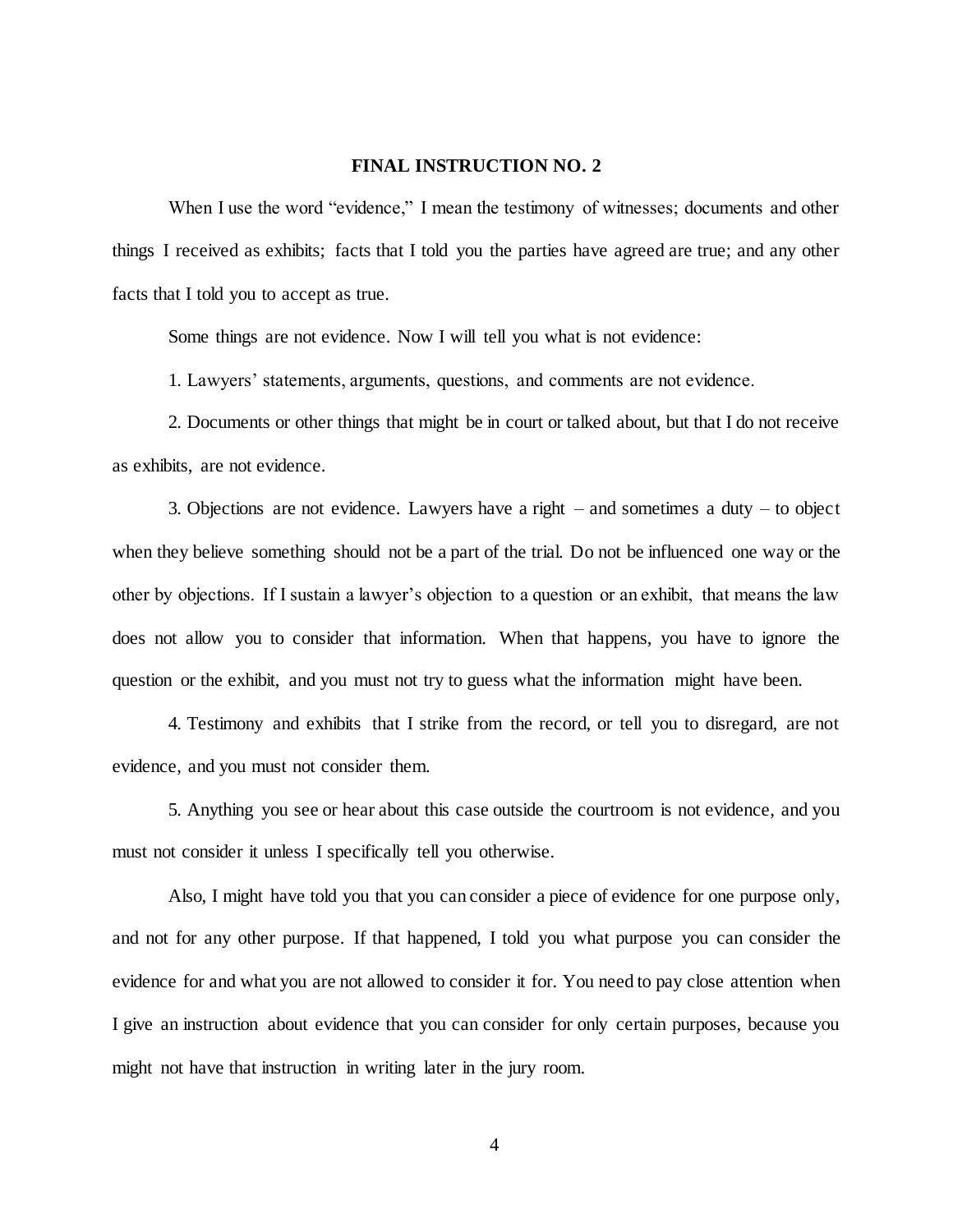# **PAGE TWO OF FINAL INSTRUCTION NO. 2**

Some of you may have heard the terms "direct evidence" and "circumstantial evidence." You should not be concerned with those terms, since the law makes no distinction between the weight to be given to direct and circumstantial evidence.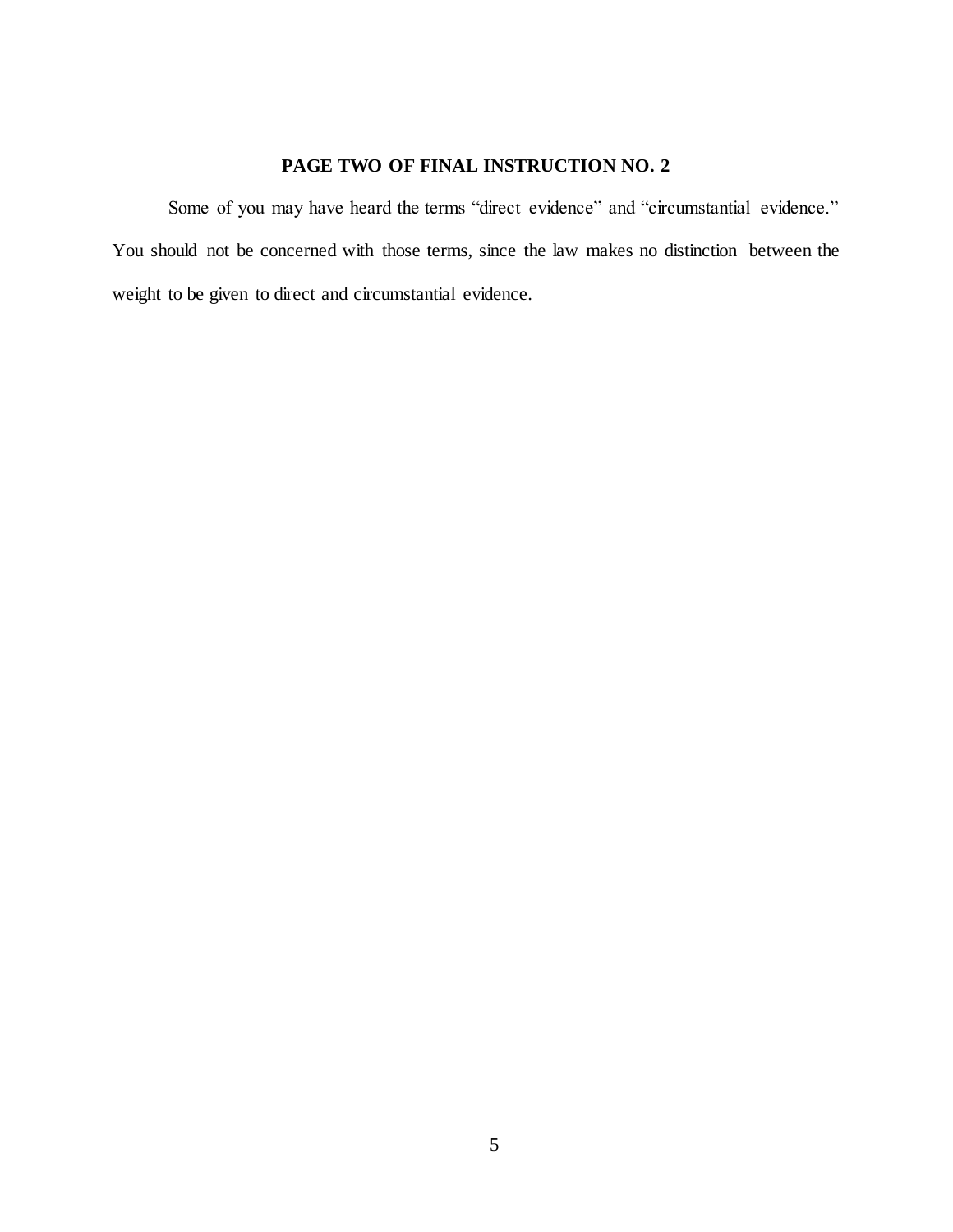You will have to decide whether certain facts have been proved by the greater weight of the evidence. A fact has been proved by the greater weight of the evidence, if you find that it is more likely true than not true. You decide that by considering all of the evidence and deciding what evidence is more believable.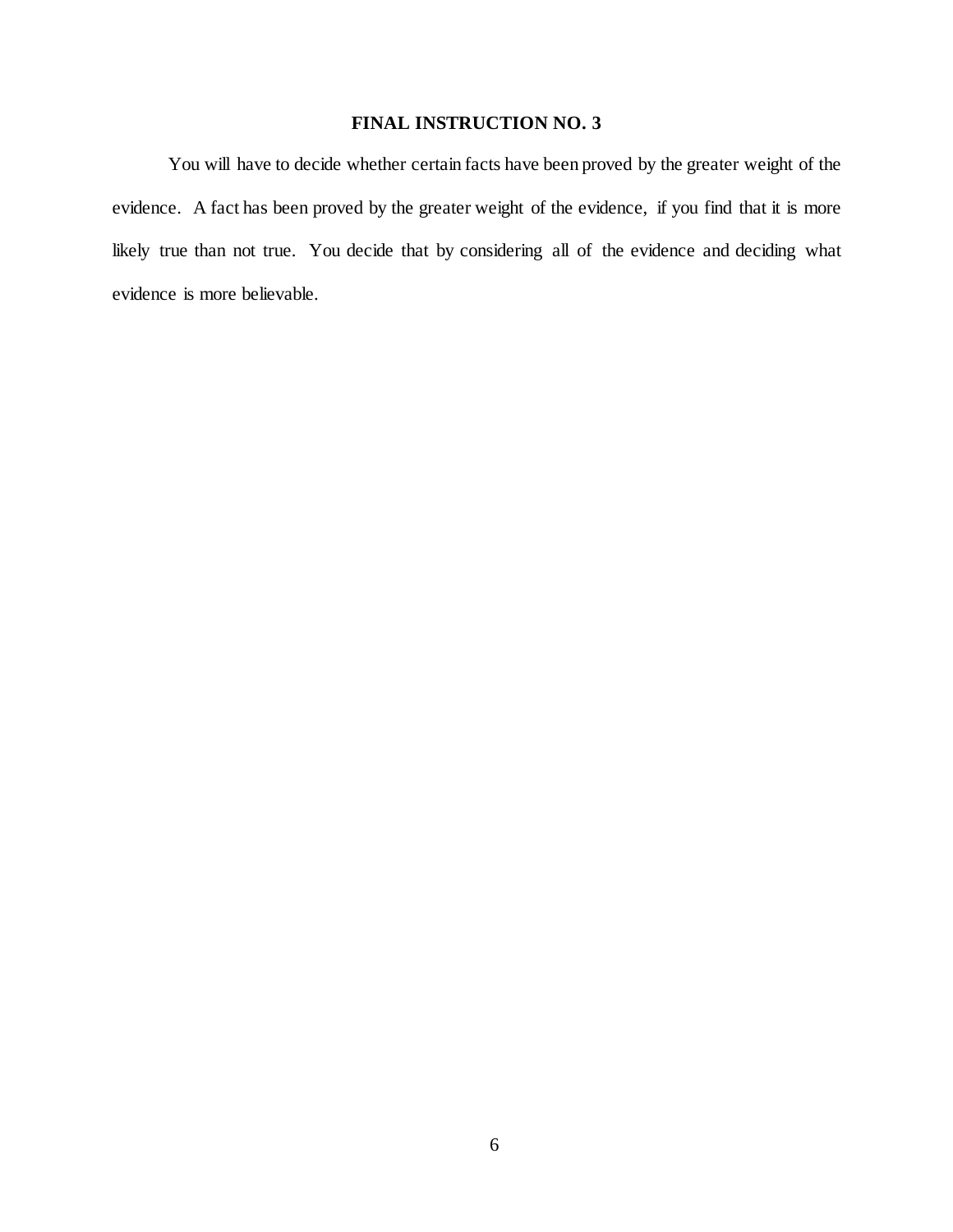The parties have stipulated -- that is, they have agreed -- that certain facts are as counsel stated into the record during trial. You must, therefore, treat those facts as having been proved.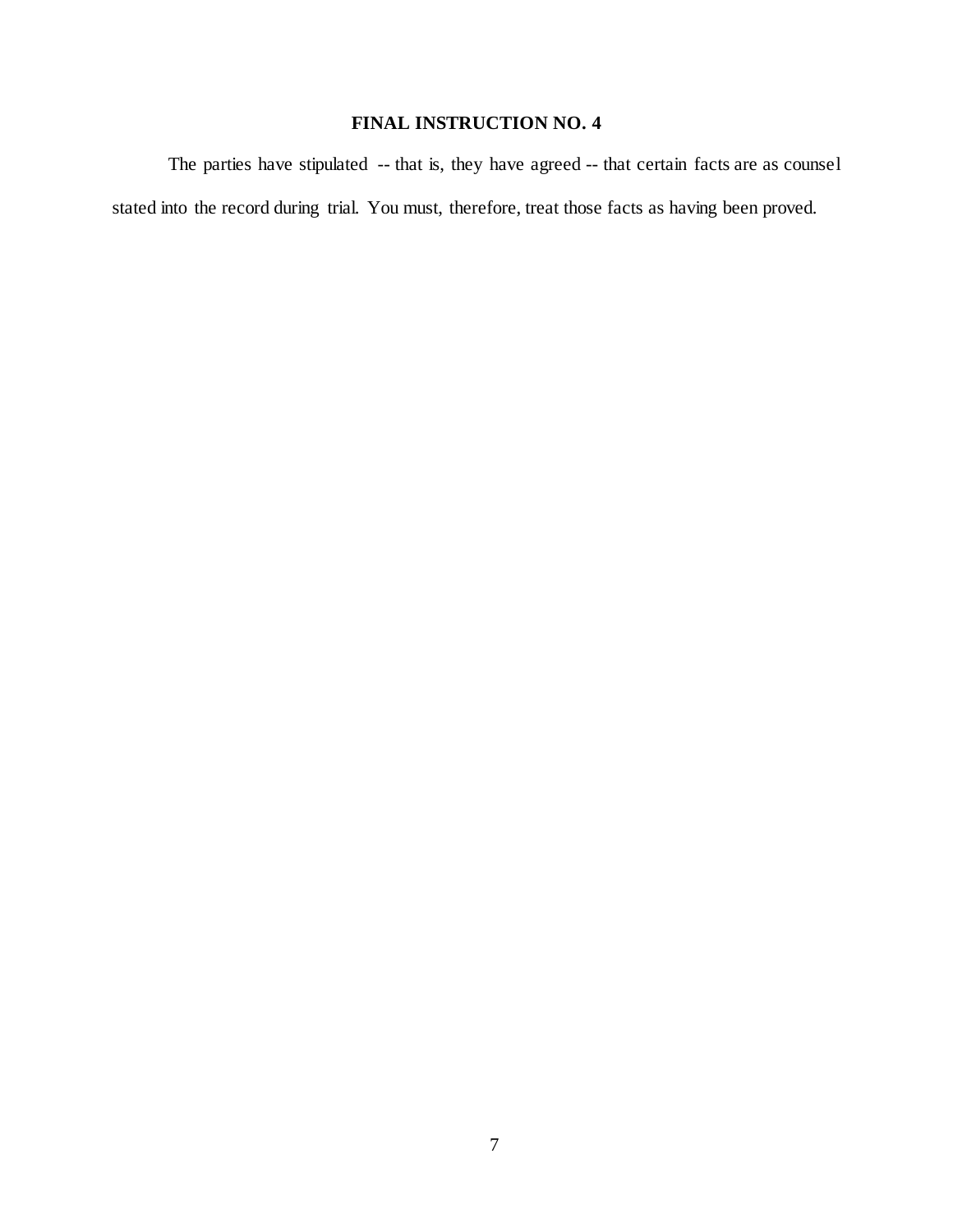You have heard evidence claiming witnesses made statements before this trial while under oath which were inconsistent with what the witness said in this trial. If you find these statements were made and were inconsistent, then you may consider them as part of the evidence, just as if they had been made at this trial.

You also may use these statements to help you decide if you believe the witness. You may disregard all or any part of the testimony if you find the statements were made and were inconsistent with the testimony given at trial, but you are not required to do so. Do not disregard the trial testimony if other evidence you believe supports it, or if you believe it for any other reason.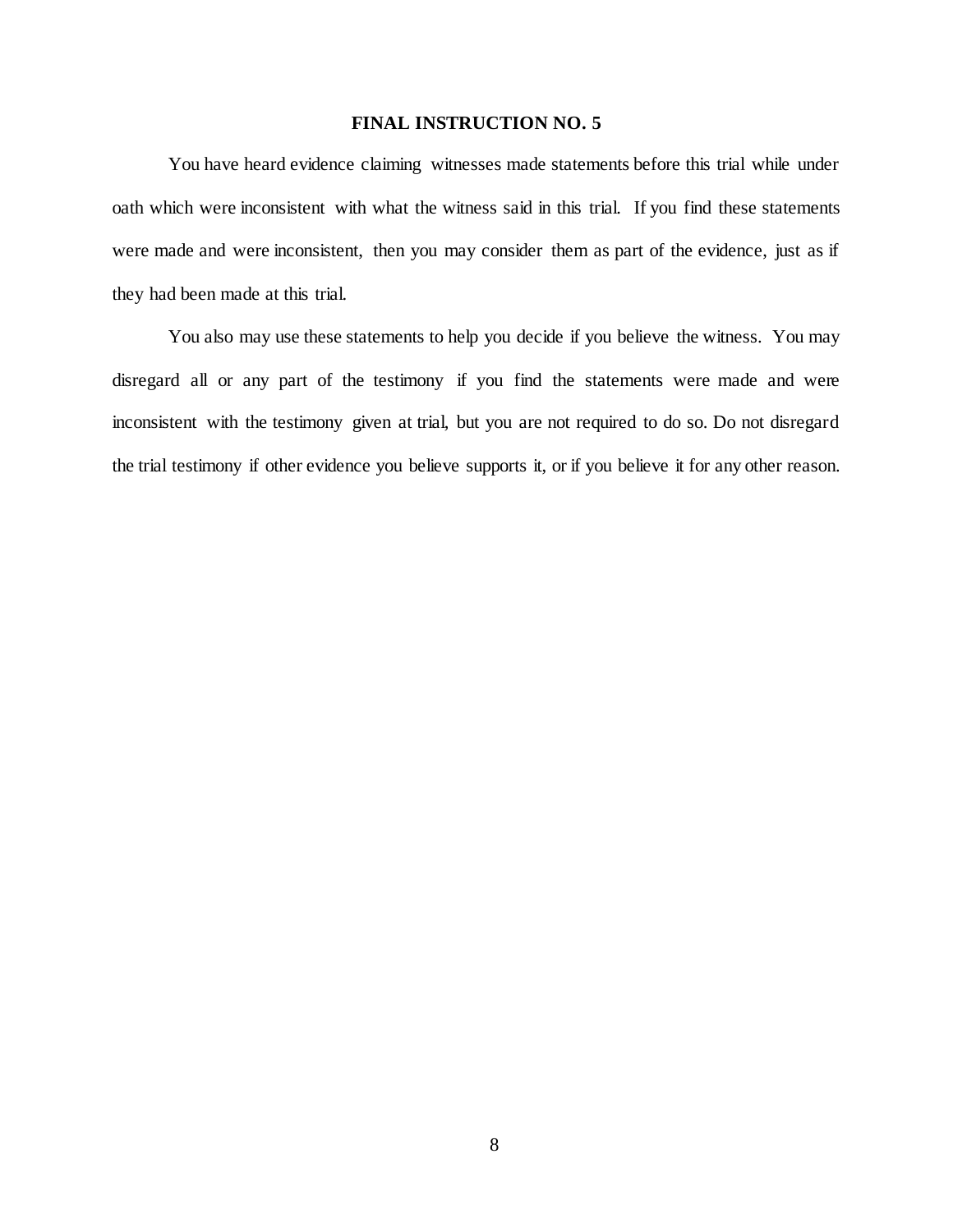You have heard evidence claiming witnesses made statements before this trial while not under oath which were inconsistent with what the witness said in this trial. Because the witness did not make the earlier statement under oath, you may use them only to help decide if you believe the witness.

Decide if the earlier statements were made and whether they were inconsistent with testimony given at trial. You may disregard all or any part of the testimony if you find the statements were made and were inconsistent with the testimony given at trial, but you are not required to do so. Do not disregard the trial testimony if other evidence you believe supports it, or if you believe it for any other reason.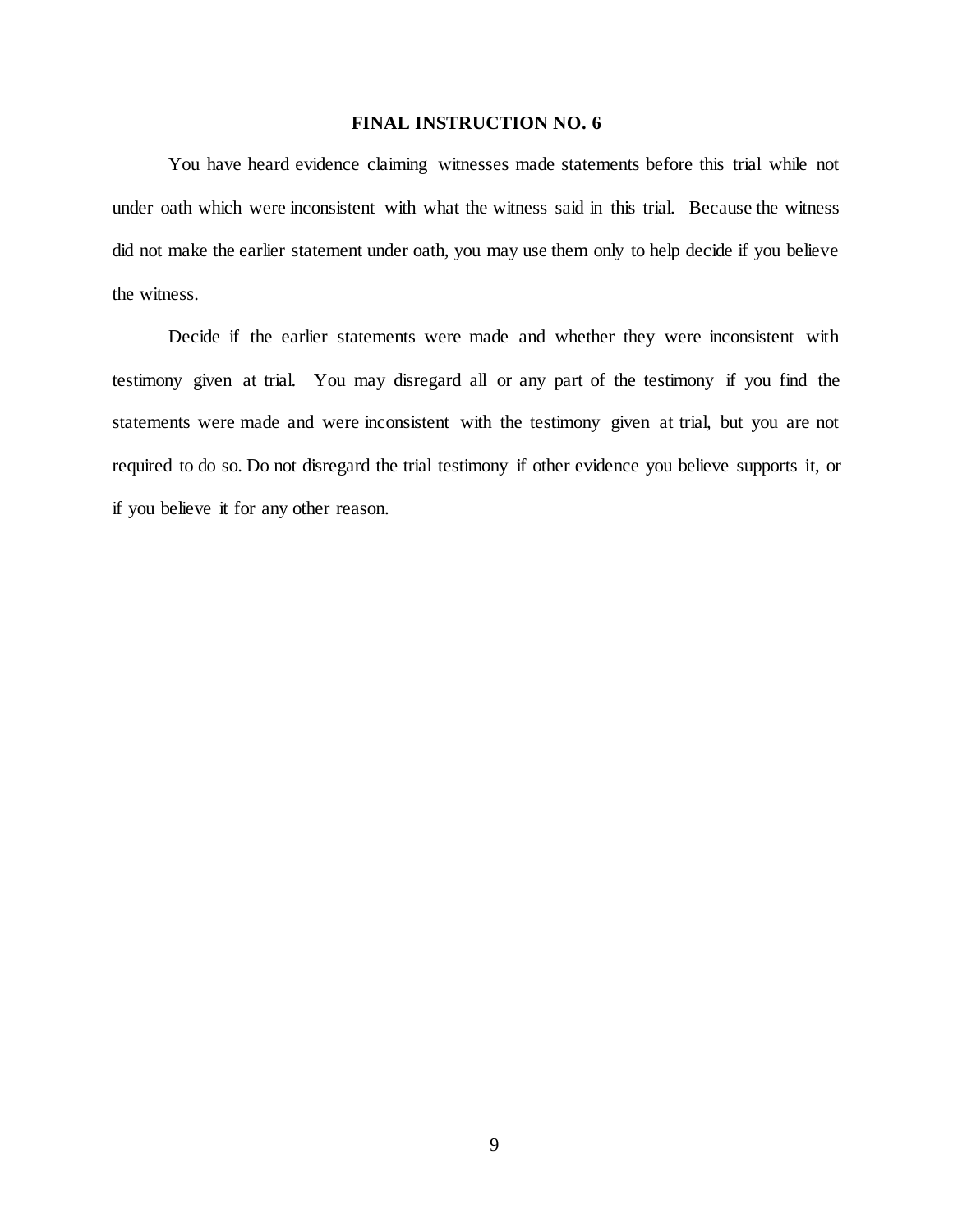Under the Rules of Evidence, the following persons have testified as expert witnesses in this trial: Deborah Karas, Brad Randall, and Gwen Suntken. Persons who have become experts in a field because of their education and experience may give their opinion on matters in that field and the reasons for their opinion.

Consider expert testimony just like any other testimony. You may accept it or reject it. You may give it as much weight as you think it deserves, considering the witness's education and experience, the reasons given for the opinion, and all the other evidence in the case.

An expert witness may have been asked to assume certain facts are true and to give an opinion based on that assumption. This is called a hypothetical question. If any fact assumed in the question has not been proved by the evidence, you should decide if that omission affects the value of the opinion.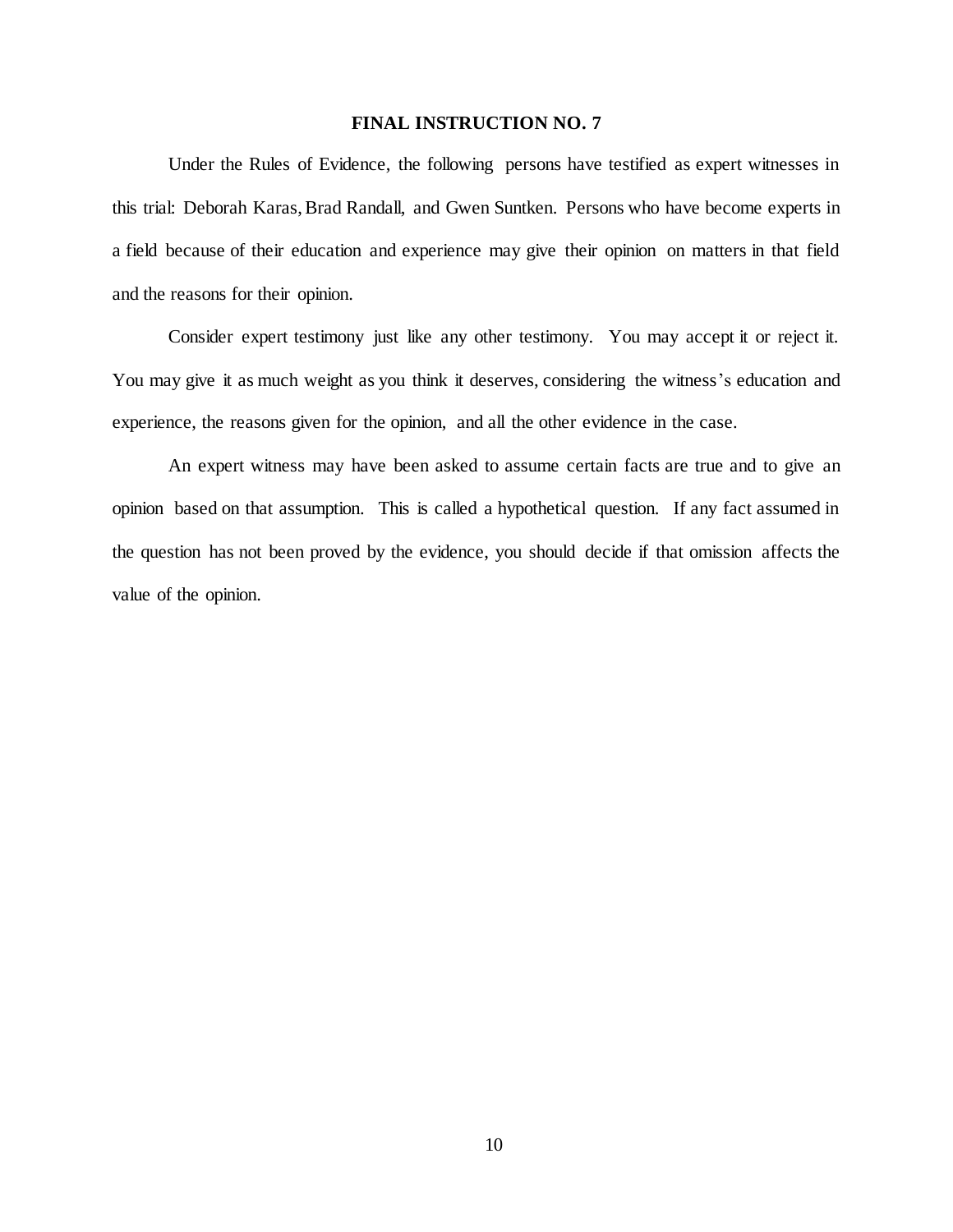The fact that Plaintiff is an estate or that Defendant is a corporation should not affect your decision. All persons are equal before the law, and estates and corporations, whether large or small, are entitled to the same fair and conscientious consideration by you as any other person.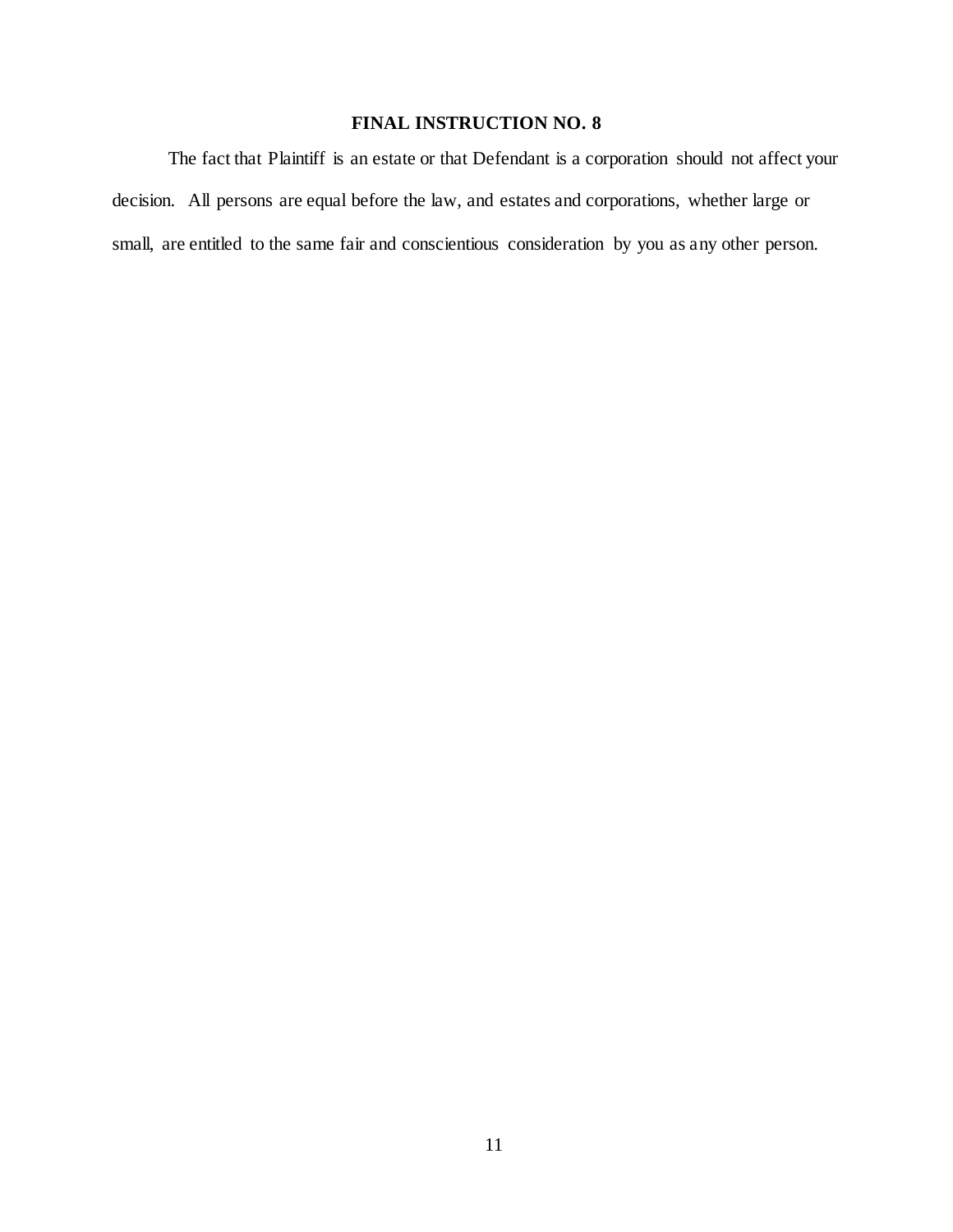A corporation is liable for the negligent acts of an officer, agent, or employee if the acts are done in the scope of employment.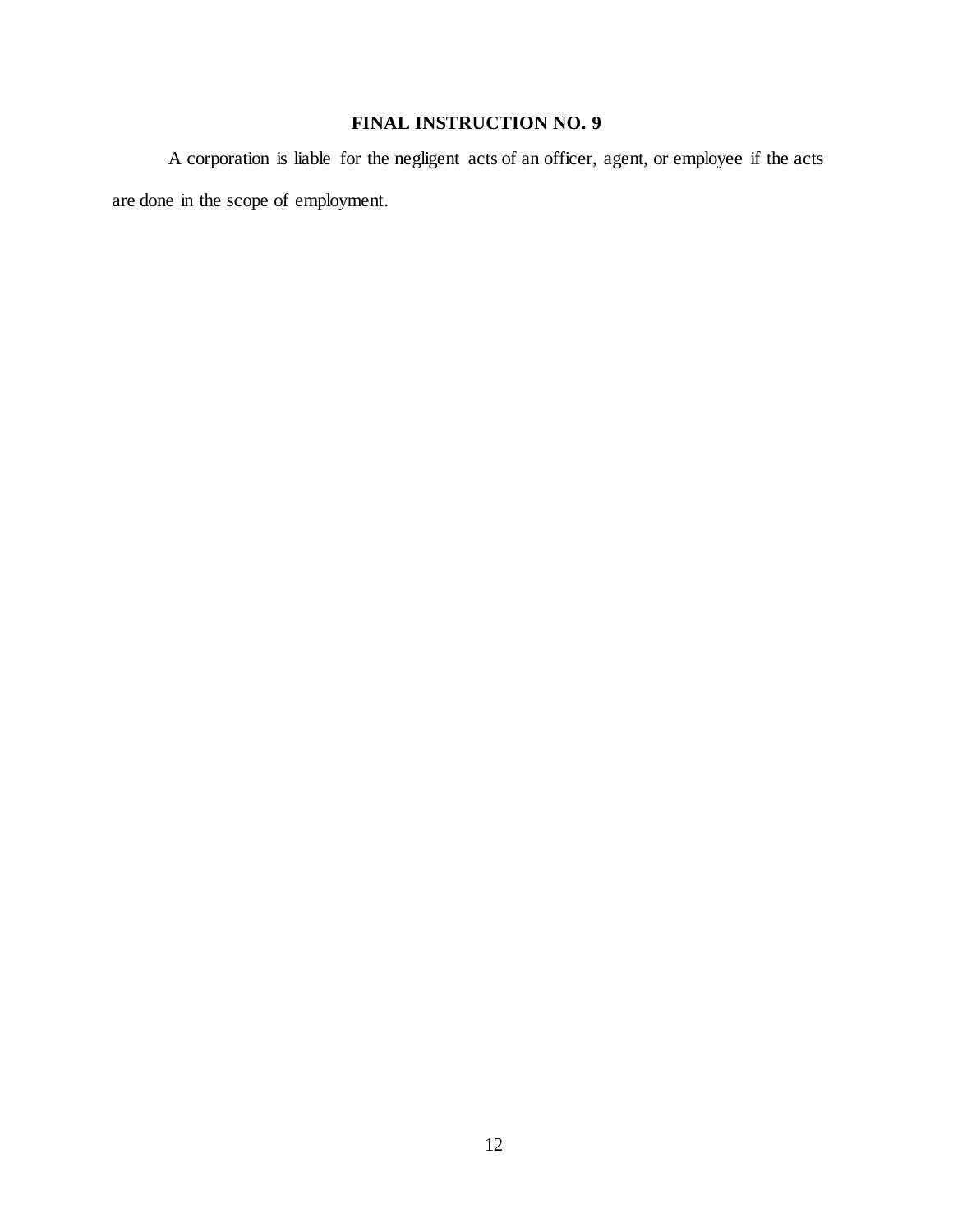For an act to be within the scope of an employee's employment, the act must be necessary to accomplish the purpose of the employment, and it must be intended to accomplish that purpose.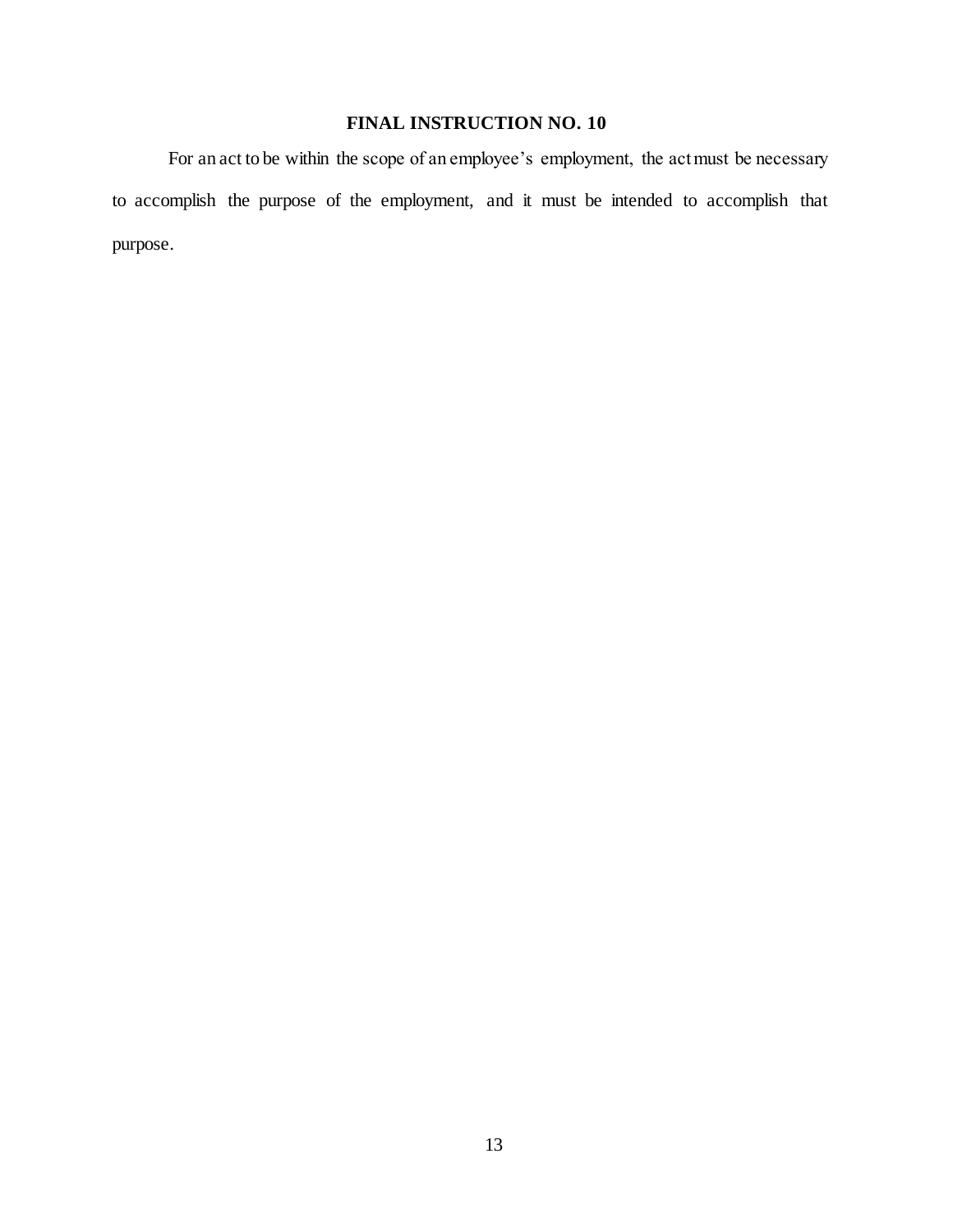In these instructions I will be using the term "fault." Fault means one or more acts or omissions towards the person of the actor or of another which constitutes negligence.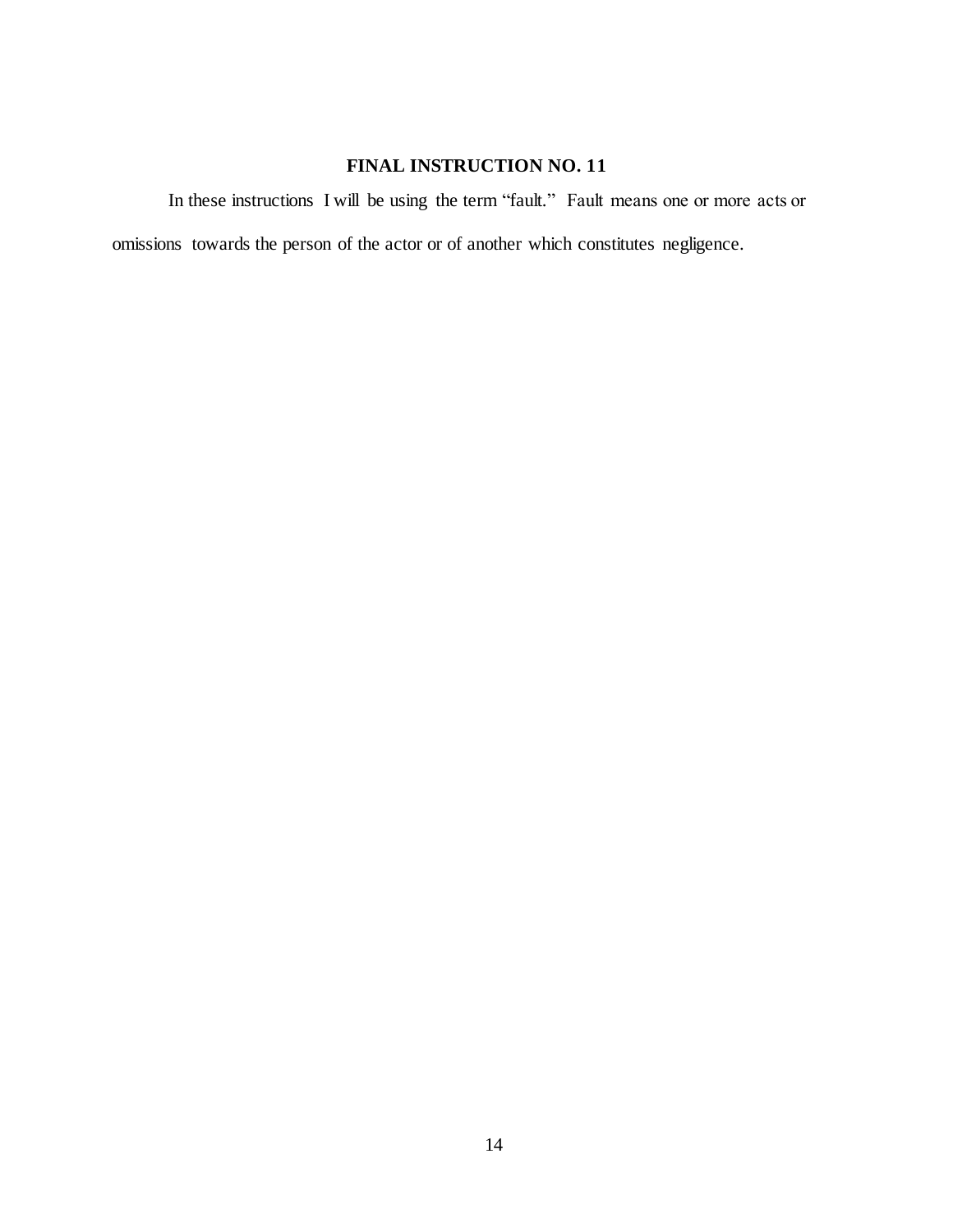"Negligence" means failure to use ordinary care. Ordinary care is the care which a reasonably careful person would use under similar circumstances. "Negligence" is doing something a reasonably careful person would not do under similar circumstances, or failing to do something a reasonably careful person would do under similar circumstances.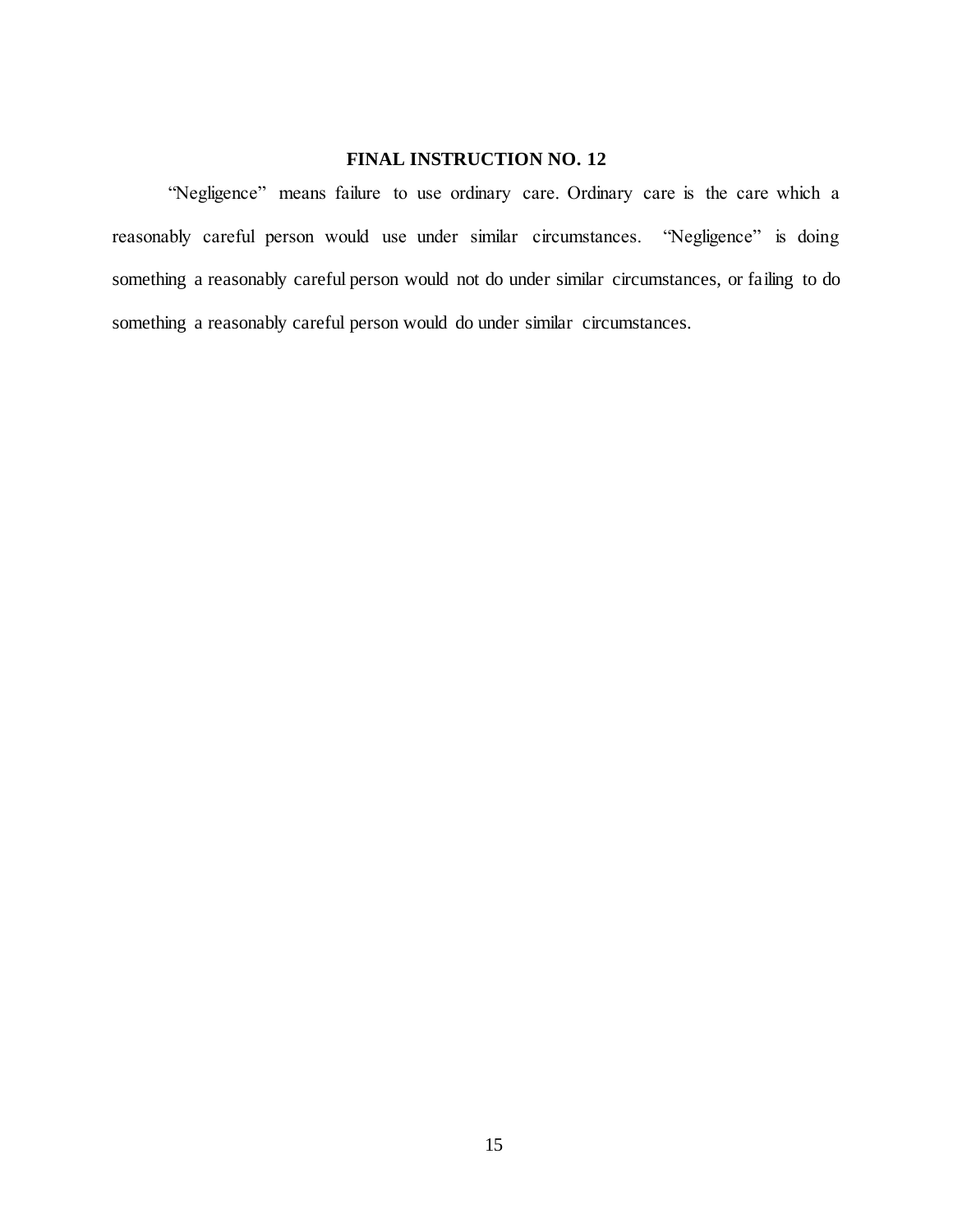A skilled nursing home must use the degree of ordinary care and attention that the known mental and physical condition of a patient requires.

A violation of this duty is negligence.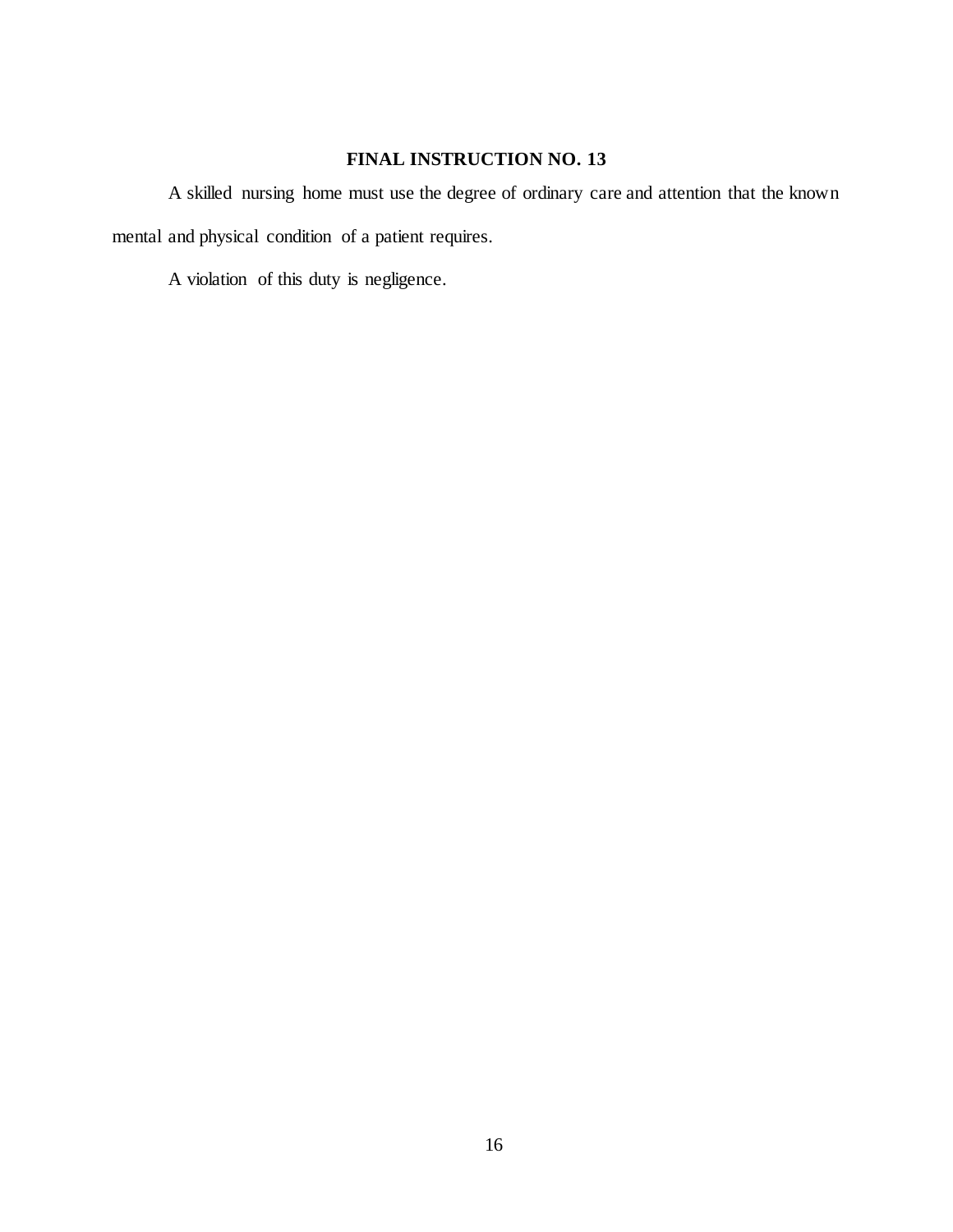You must decide whether the claimed harm to Shirley Nickel is within the scope of the Defendant's liability. Shirley Nickel's claimed harm is within the scope of the Defendant's liability if that harm arises from the same general types of danger that Defendant should have taken reasonable steps to avoid.

Consider whether repetition of the Defendant's conduct makes it more likely harm of the type Plaintiff claims to have suffered would happen to another. If not, the harm is not within the scope of liability.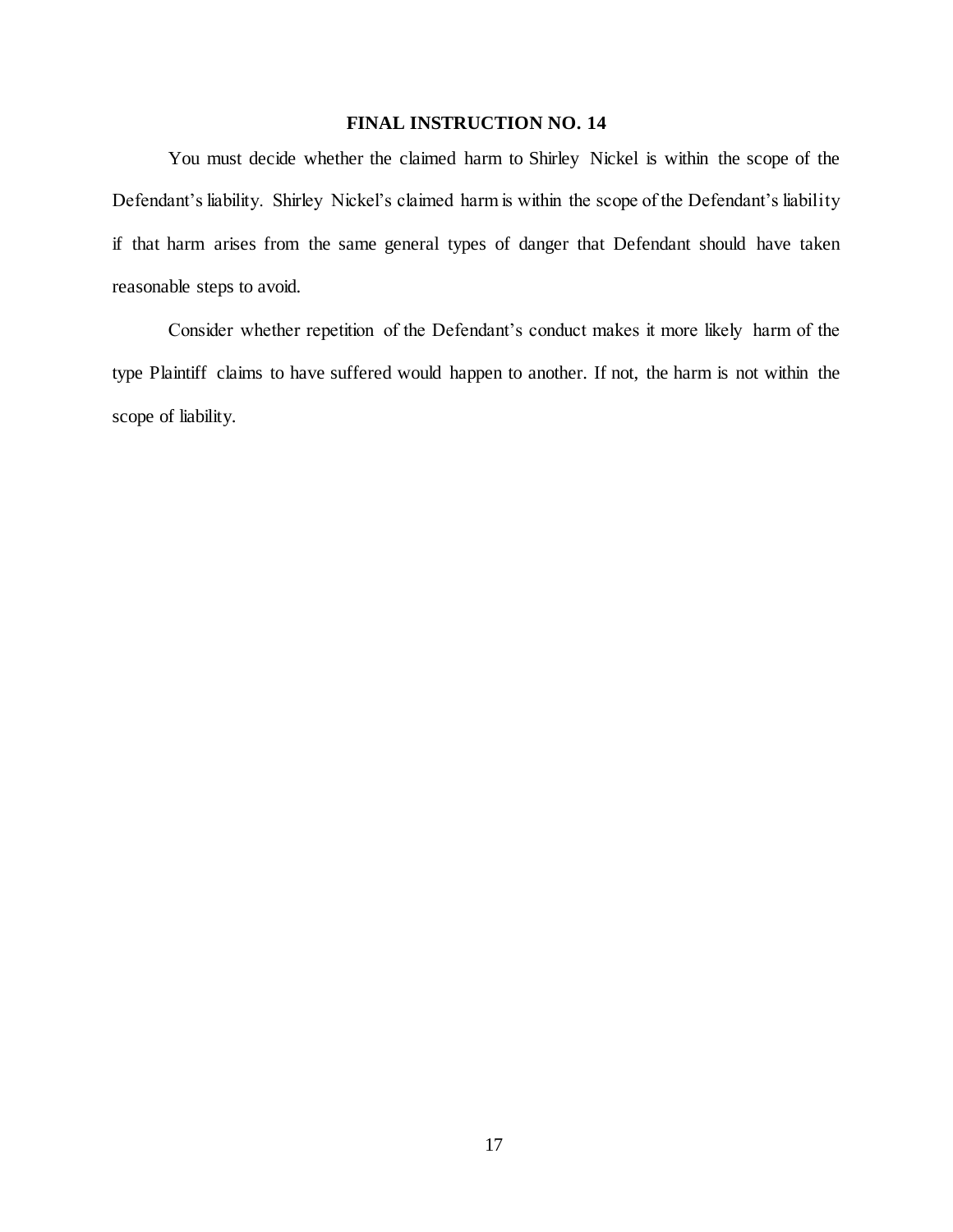Plaintiff alleges that Defendant was specifically negligent. Plaintiff must prove all of the following three propositions to recover for specific negligence:

- (1) Defendant was specifically negligent in one or more of the following ways:
	- A. Failing to ensure Shirley Nickel was properly placed in the lift/sling, or;
	- B. Failing to exercise ordinary care to ensure Shirley Nickel was safe and secure in the lift/sling, or;
	- C. Failing to properly attend to Shirley Nickel while in the lift/sling;
	- D. Failing to properly document known unsafe conditions; and
- (2) The negligence was a cause of damage; and
- (3) The amount of damage.

If Plaintiff has failed to prove any of these numbered propositions, Plaintiff is not entitled to damages for specific negligence. If Plaintiff has proved all three numbered propositions, then you will consider the defense of comparative fault as explained in instruction Nos. 24-26.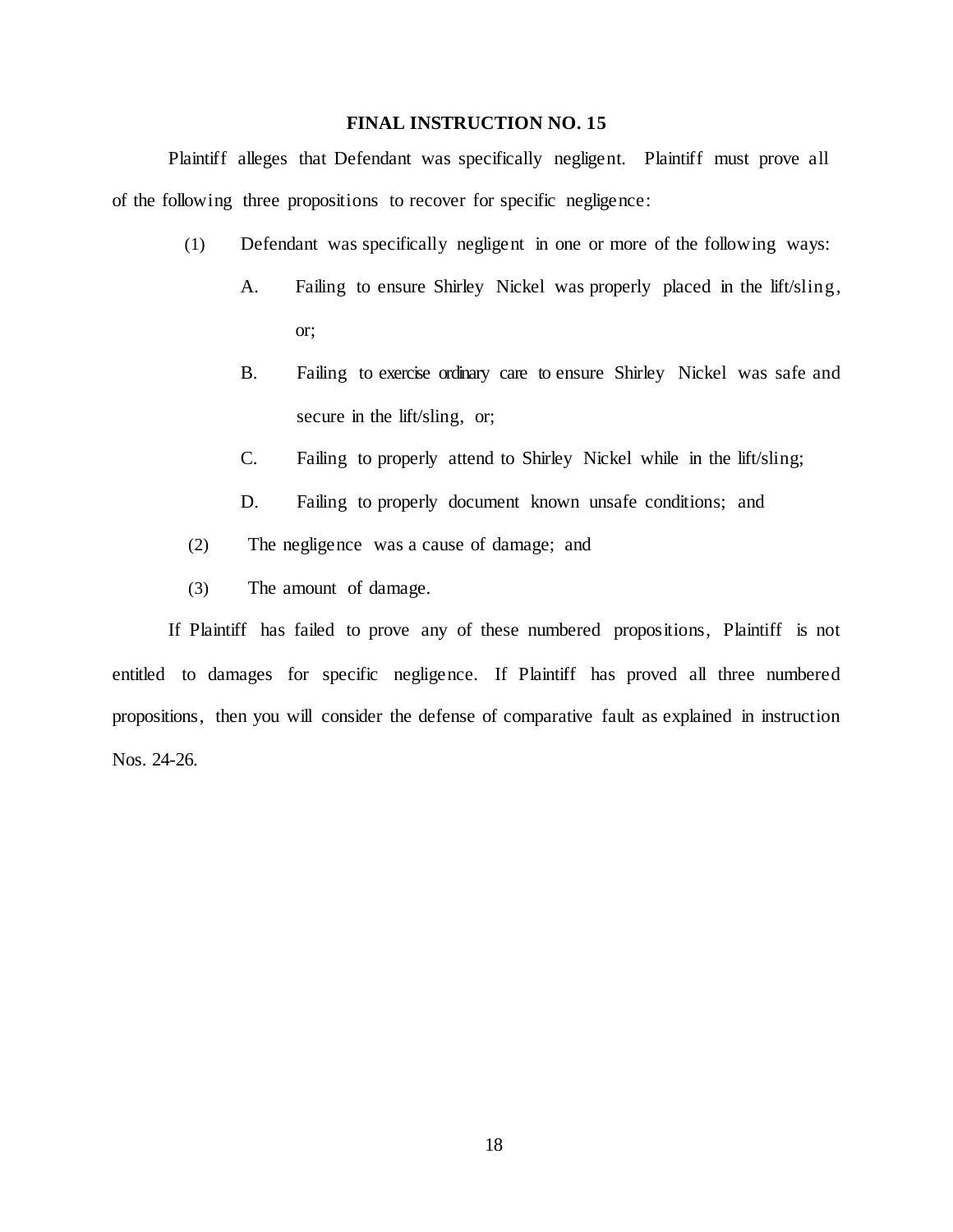In addition to alleging specific negligence in Instruction No. 15, Plaintiff alleges that Shirley Nickel's injuries were caused by the Defendant's general negligence. If you find Shirley Nickel's injuries were caused by negligence in one or more of the specific ways claimed by the Plaintiff as outlined in Instruction No. 15, then do not consider this general negligence claim. However, if you find the Plaintiff did not prove the injuries were caused by the Defendant's specific act or acts of negligence, then you will consider this general negligence claim.

Under the rule of general negligence, the occurrence of an injury allows you to conclude that the Defendant was negligent if the Plaintiff proves (1) the injury was caused by the lift/sling under the exclusive control of the Defendant, and (2) the injury would not have occurred if ordinary care had been used.

The Plaintiff must prove the Defendant had exclusive control of the lift/sling when she fell.

The Plaintiff must also prove the fall from the lift/sling would not have happened if ordinary care had been used. Proof of this requirement rests on common experience.

If you find the Plaintiff has proved both requirements of the rule, you may conclude the Defendant was negligent, but you are not required to do so. If the Plaintiff failed to prove either of the basic requirements, the Plaintiff cannot recover damages under the general negligence claim.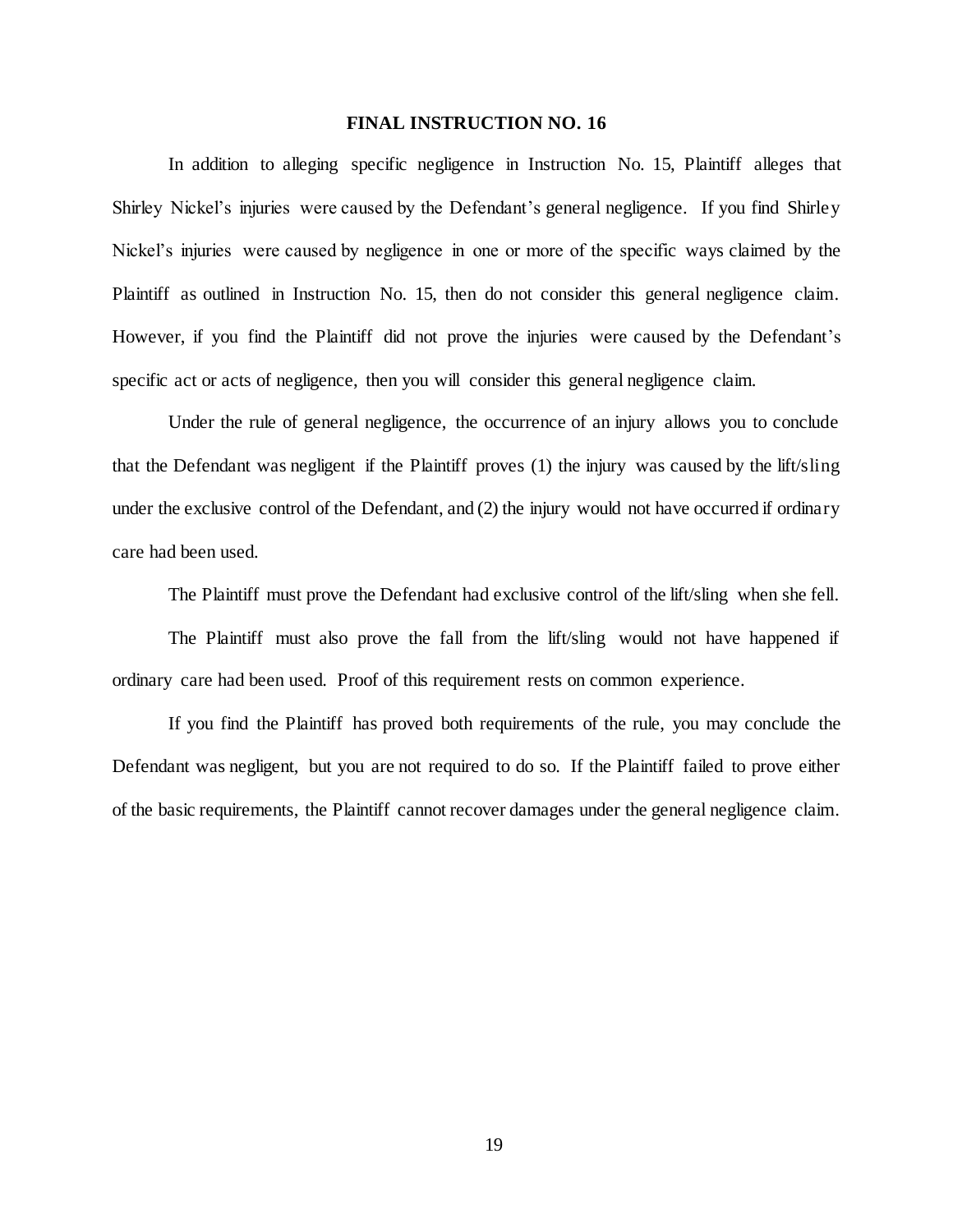The conduct of a party is a cause of damage when the damage would not have happened except for the conduct.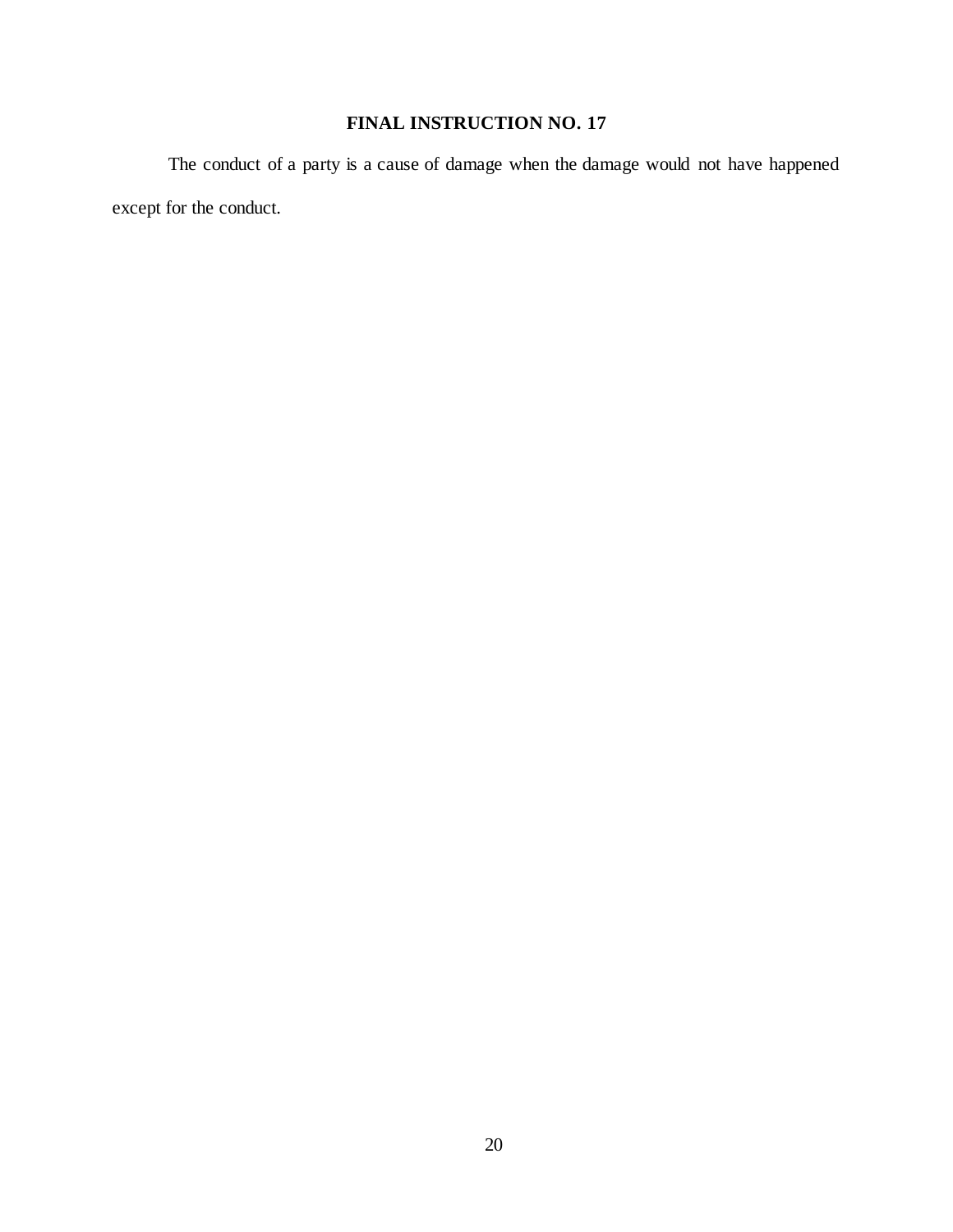If you find the Estate of Shirley Nickel is entitled to recover, it is your duty to determine the amount. In doing so, you shall consider the following items in determining an amount that will fully compensate the Estate of Shirley Nickel for the damages incurred:

- 1. Pre-death physical and mental pain and suffering.
- 2. Pre-death loss of full mind and body.
- 3. Loss of parental consortium experienced by Todd Nickel.
- 4. Loss of parental consortium experienced by Mark Nickel.

The amount you assess for pre-death pain and suffering, loss of full mind and body, and loss of consortium cannot be measured by any exact or mathematical standard. You must use your sound judgment based upon an impartial consideration of the evidence. Your judgment must not be exercised arbitrarily, or out of sympathy or prejudice, for or against the parties. The amount you assess for any item of damage must not exceed the amount caused by the Defendant as proved by the evidence. A party cannot recover duplicate damages. Do not allow amounts awarded under one item of damage to be included in any amount awarded under another item of damage.

The amounts, if any, you find for each of the above items **will** be used to answer the special verdicts.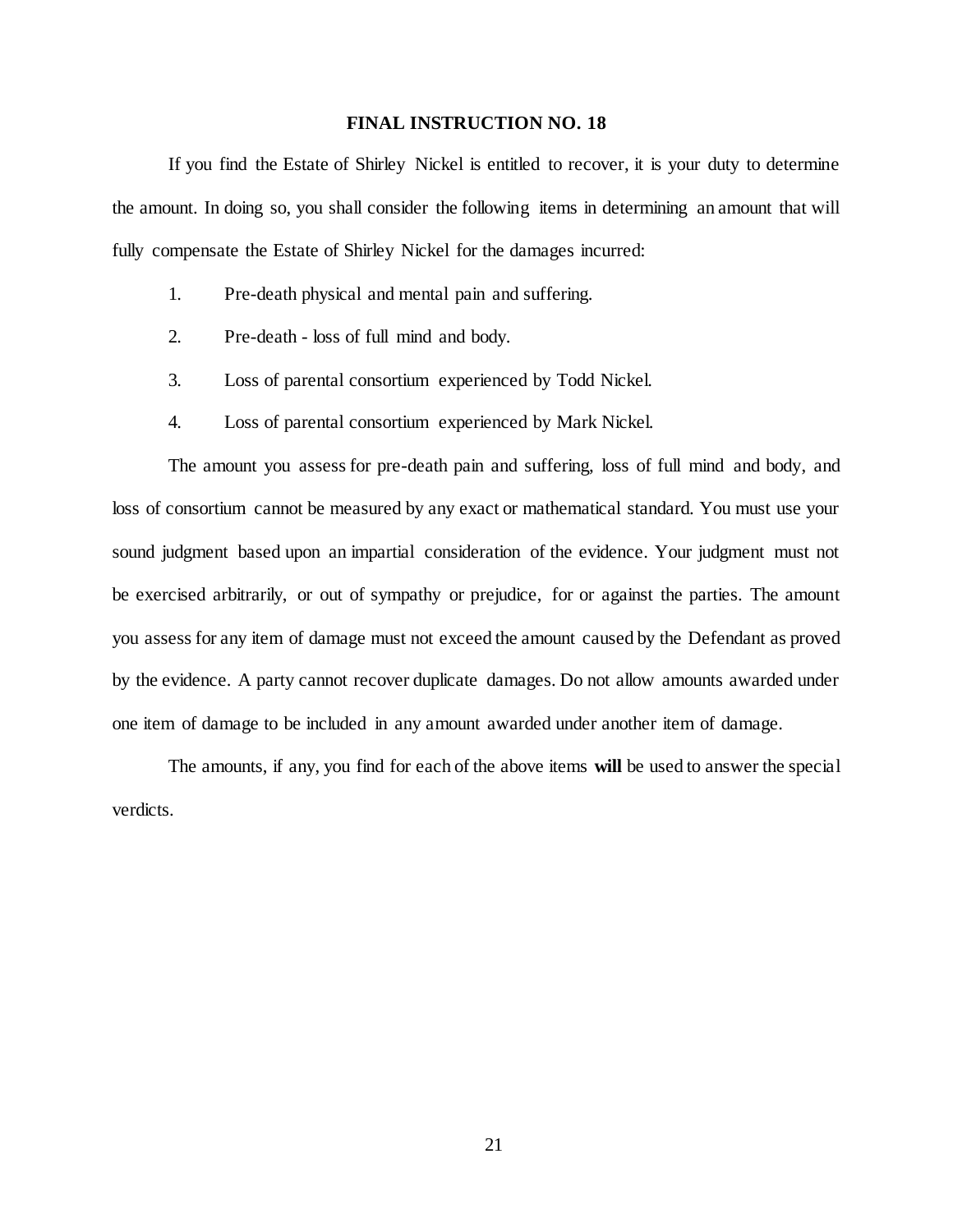Pre-death physical and mental pain and suffering is physical and mental pain and suffering from the time of injury to the time of death.

Physical pain and suffering may include, but is not limited to, bodily suffering or discomfort.

Mental pain and suffering may include, but is not limited to, mental anguish or loss of enjoyment of life.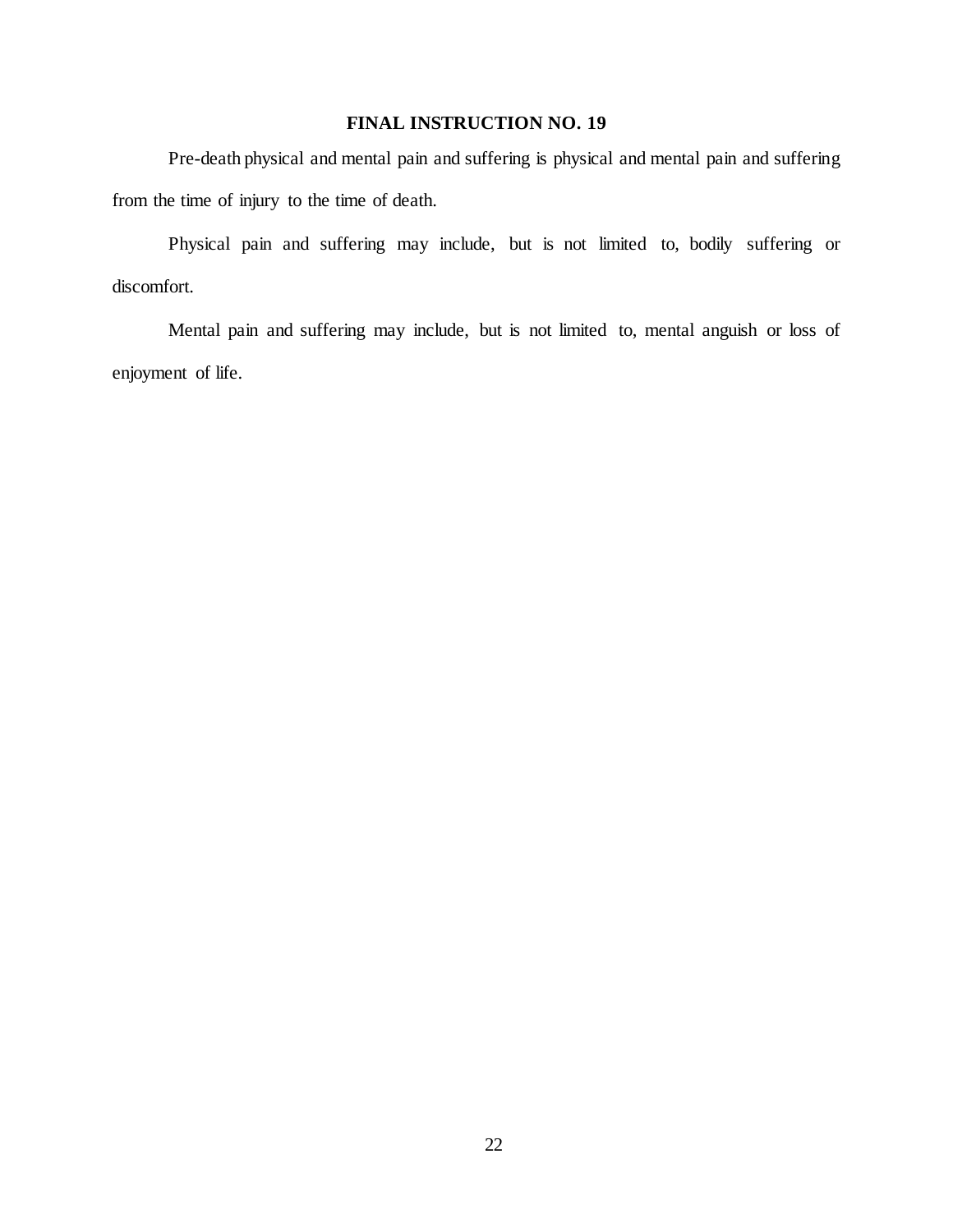Pre-death - loss of full mind and body is the loss of function of the mind and/or body from the time of injury to the time of death.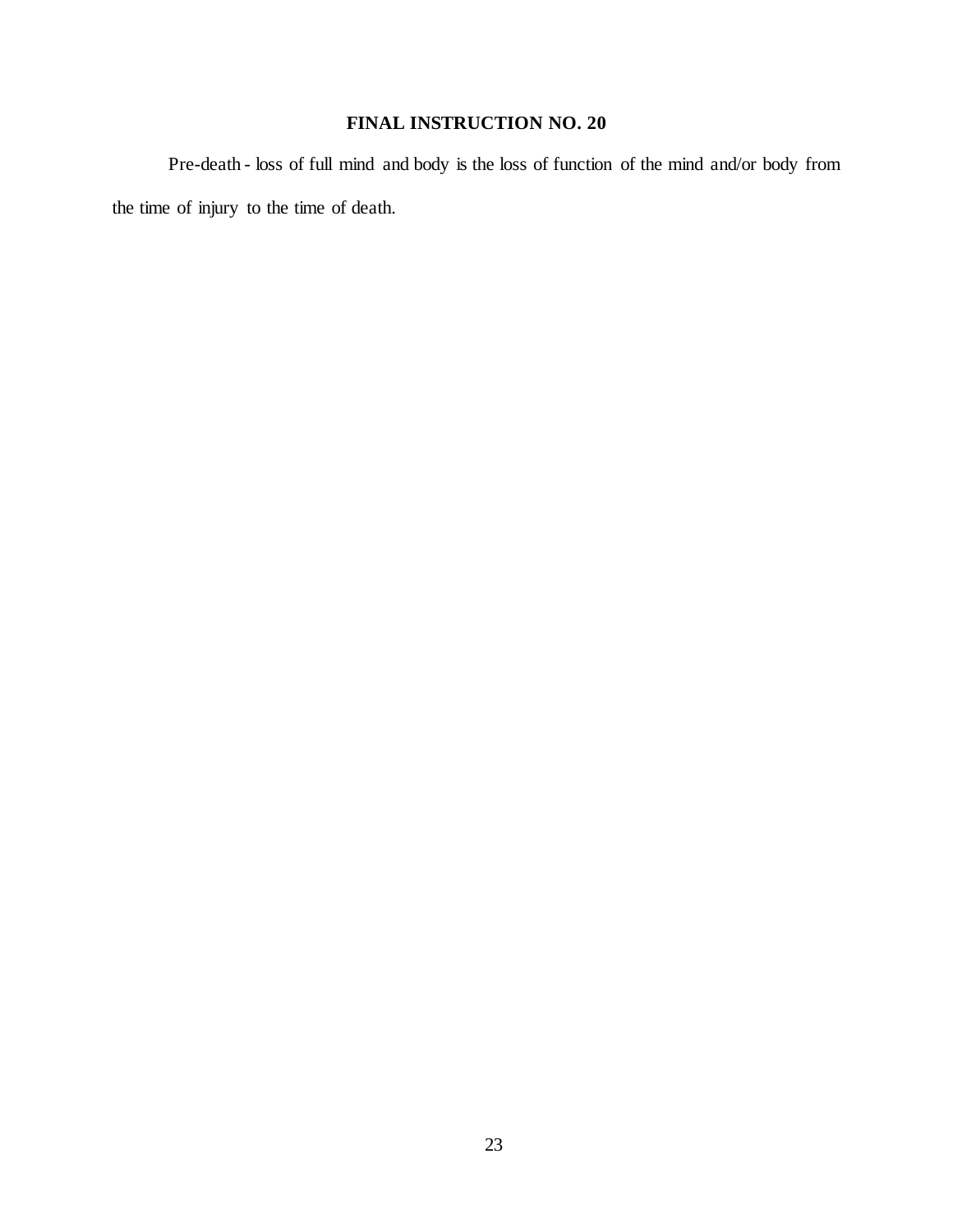Parental Consortium. The "present value" of the services which Shirley Nickel would have performed for Mark Nickel and Todd Nickel, but for her death, in the past and future. This is also known as loss of parental consortium. "Parental consortium" is the relationship between parent and child and the right of the child to the benefits of companionship, comfort, guidance, affection and aid of the parent in every parental relationship, general usefulness, industry and attention within the family. It does not include the loss of financial support from the injured parent, nor mental anguish caused by the parent's death.

A child is not entitled to damages for loss of parental consortium unless the parent's death has caused a significant disruption or diminution of the parent-child relationship.

Damages for loss of parental consortium are limited in time to the shorter of the child's or Shirley Nickel's normal life expectancy.

"Present value" is a sum of money paid now in advance which, together with interest earned at a reasonable rate of return, will compensate Plaintiff for future losses.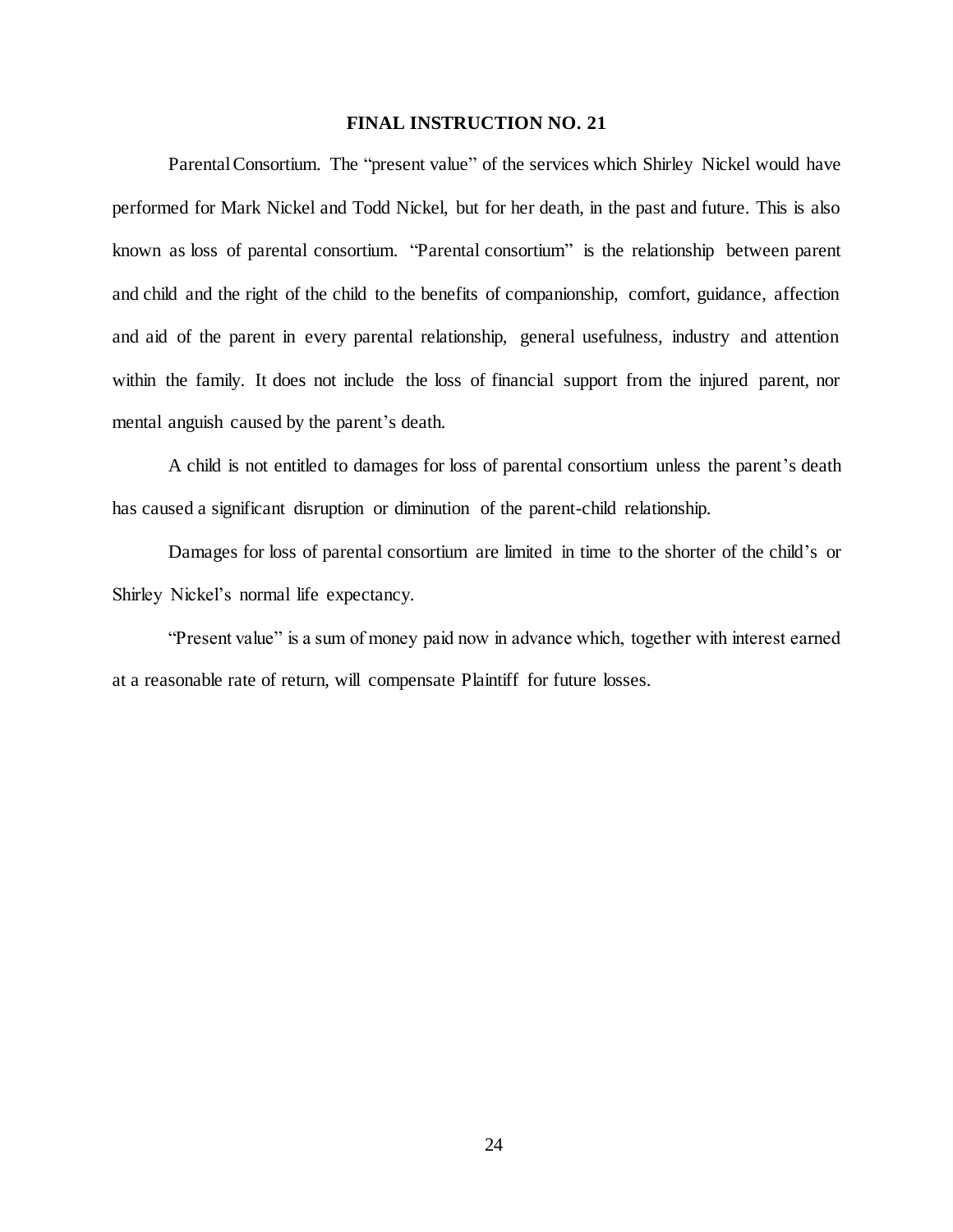In determining the present value of the services Shirley Nickel would have provided as a parent, Instruction No. 21, you may consider:

- 1. The circumstances of her life.
- 2. Her age at the time of her death.
- 3. Her health, strength, character and life expectancy.
- 4. Her capacities, abilities and efficiencies in performing duties as a parent.
- 5. Her skills and abilities in providing instruction, guidance, advice and assistance to Mark Nickel and Todd Nickel.
- 6. The respective needs of Mark Nickel and Todd Nickel.
- 7. All other facts and circumstances bearing on the present value of services.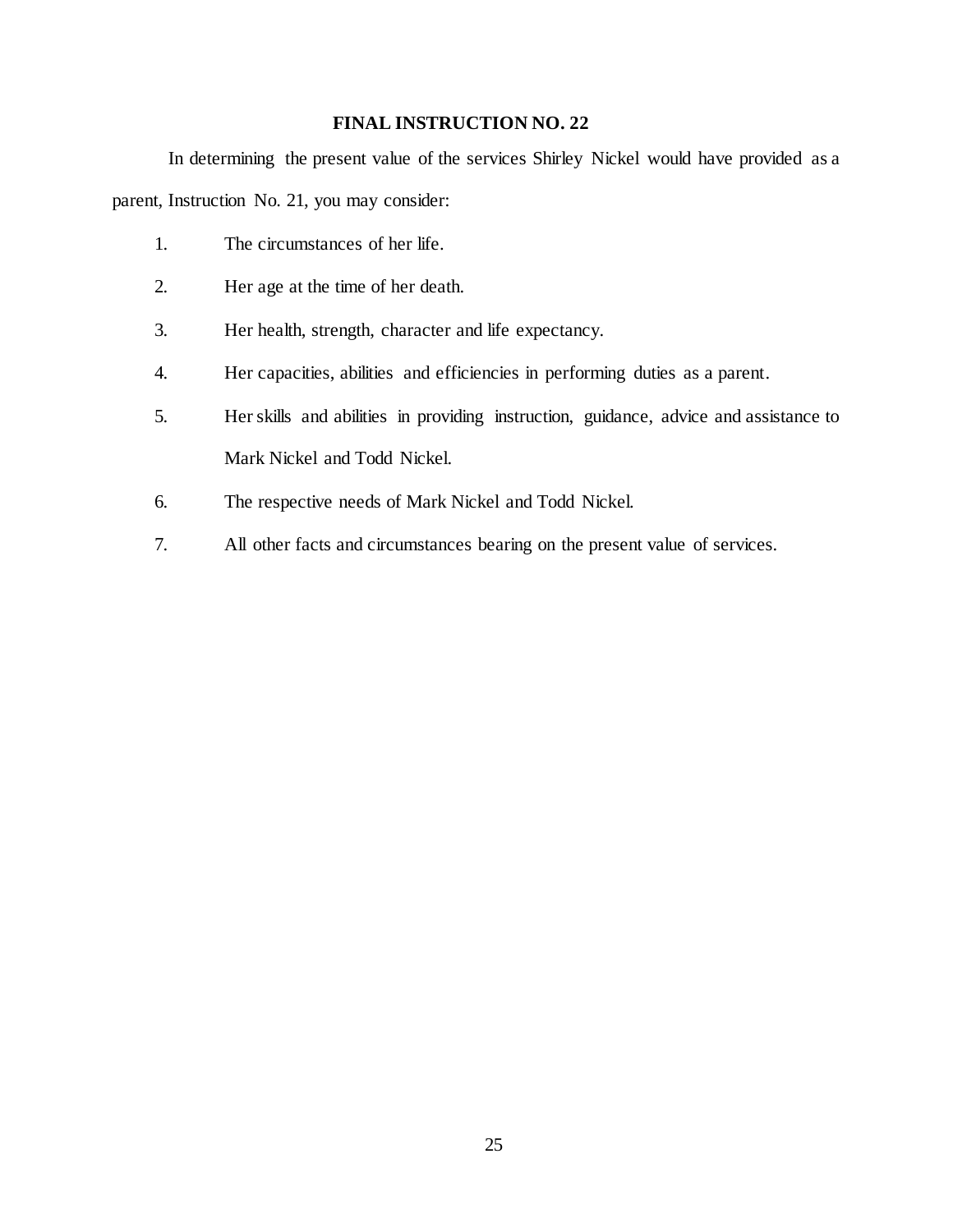If Shirley Nickel had medical conditions making her more susceptible to injury than a person in normal health, then Defendant is responsible for all injuries and damages which are experienced by Plaintiff that are caused by Defendant's actions, even though the injuries claimed produce a greater injury than those which might have been experienced by a normal person under the same circumstances.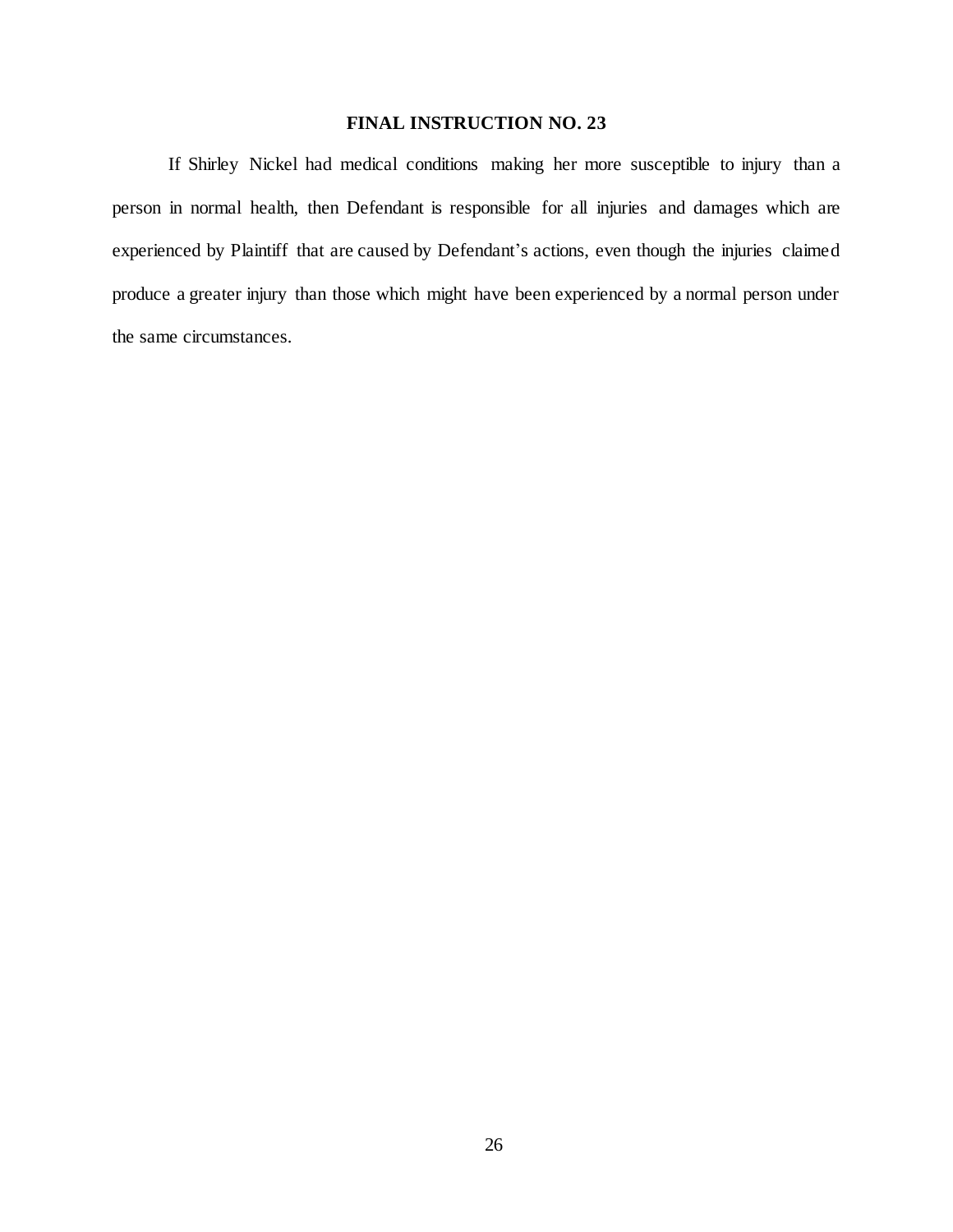Defendant claims that Shirley Nickel was at fault in the following particular: Shirley Nickel's own actions during the transfer caused her fall. These grounds of fault have been explained to you in other instructions. Defendant must prove both of the following propositions:

- 1. Shirley Nickel was at fault in the following way: Shirley Nickel made an intentional movement in the lift during the transfer.
- 2. Shirley Nickel's fault was a cause of the claimed damages.

If Defendant has failed to prove any of these propositions, the Defendant has not proved its defense. If Defendant has proved both of these propositions, then you assign a percentage of fault against Shirley Nickel and include Shirley Nickel's fault in the total percentage of fault found by you in answering the special verdicts.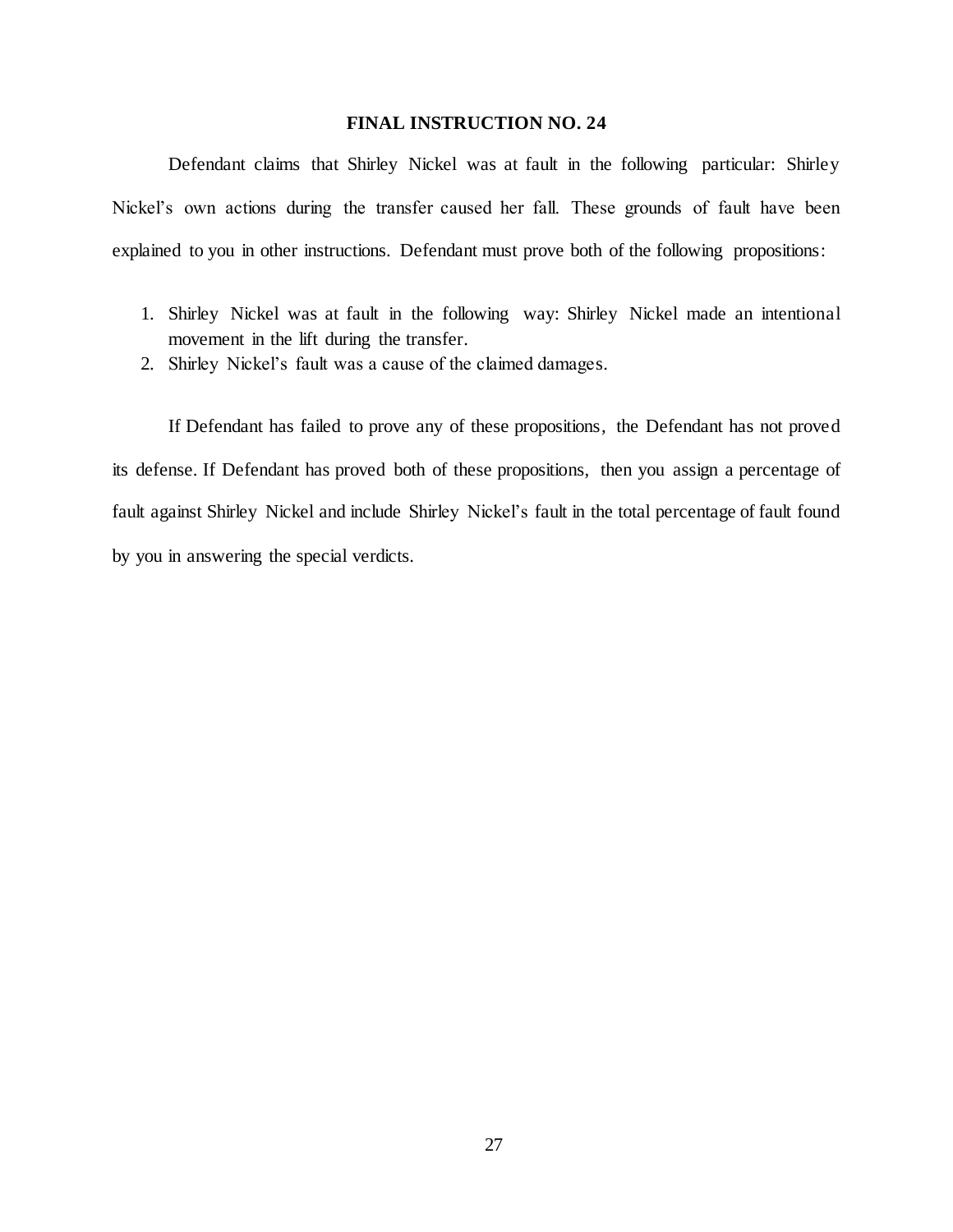Damages may be the fault of more than one person. In comparing fault, you should consider all of the surrounding circumstances as shown by the evidence, together with the conduct of Defendant, The Evangelical Lutheran Good Samaritan Society and Shirley Nickel, and the extent of the causal relation between their conduct and the damages claimed. You should then determine what percentage, if any, each person's fault contributed to the damages.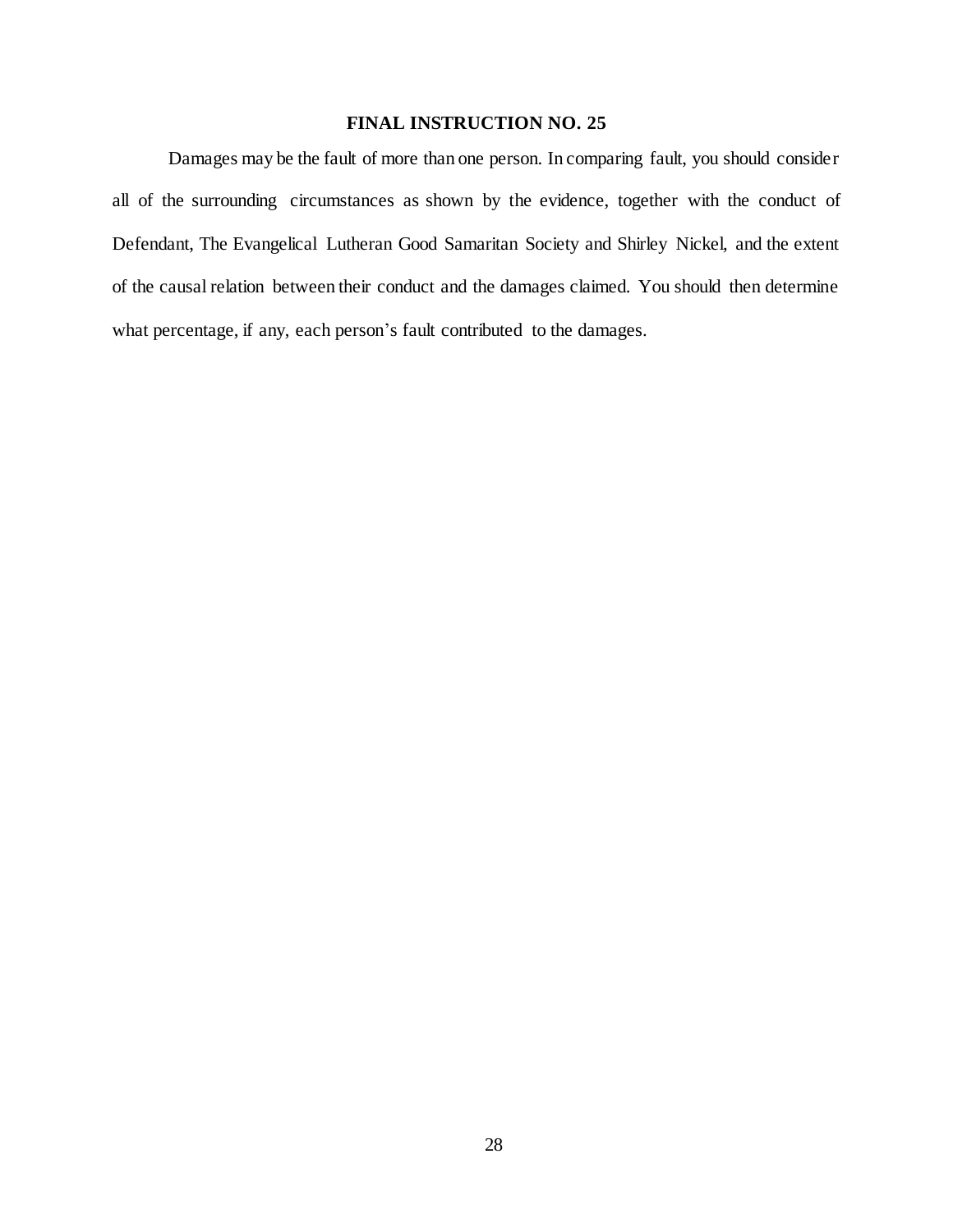After you have compared the conduct of Shirley Nickel and the Defendant, if you find that Shirley Nickel was at fault and her fault was more than 50% of the total fault, the Estate of Shirley Nickel cannot recover damages.

However, if you find that Shirley Nickel's fault was 50% or less of the total fault, then I will reduce the total damages by the percentage of Shirley Nickel's fault.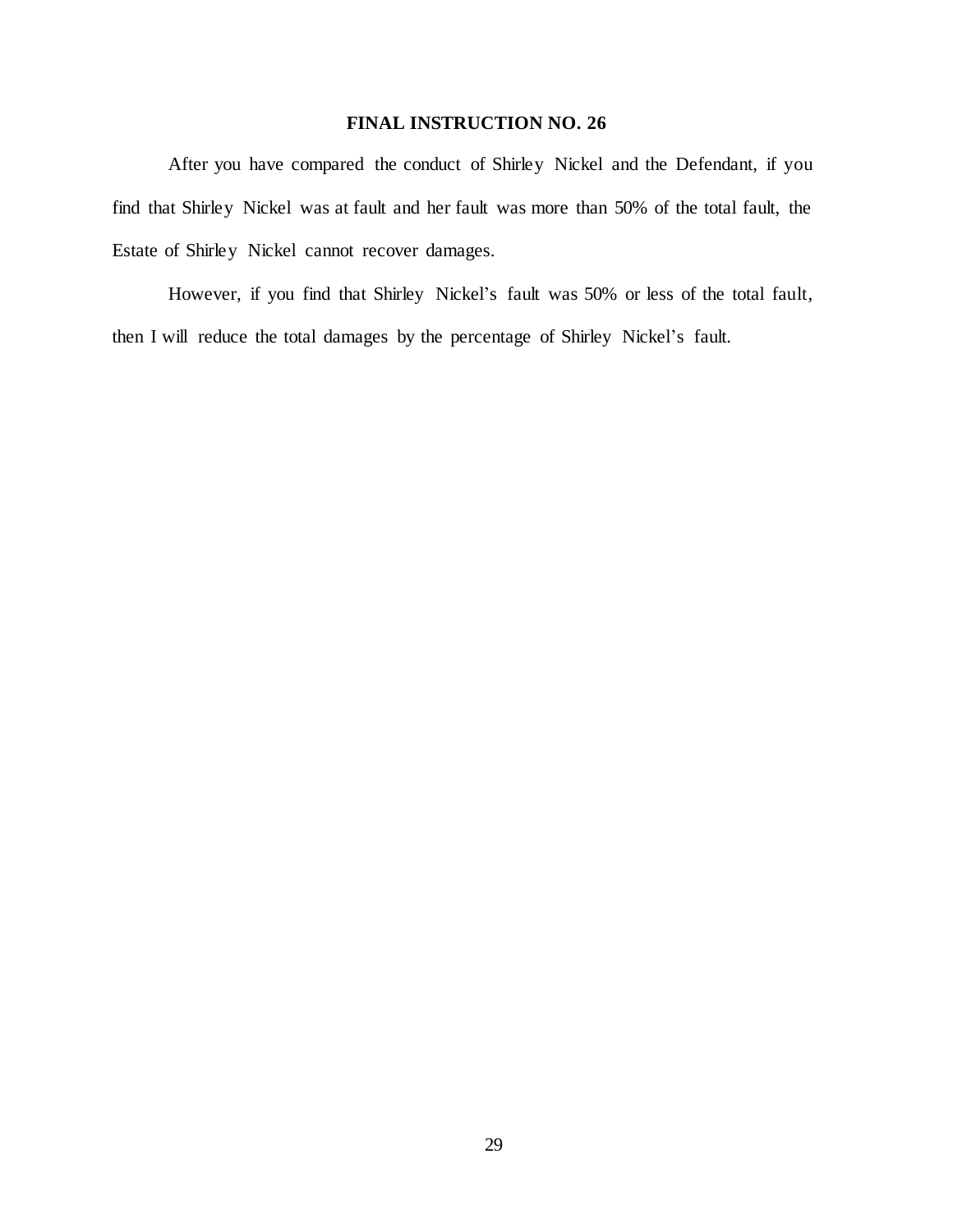In arriving at an item of damage or any percentage of fault, you cannot arrive at a figure by taking down the estimate of each juror as to an item of damage or a percentage of fault, and agreeing in advance that the average of those estimates shall be your item of damage or percentage of fault.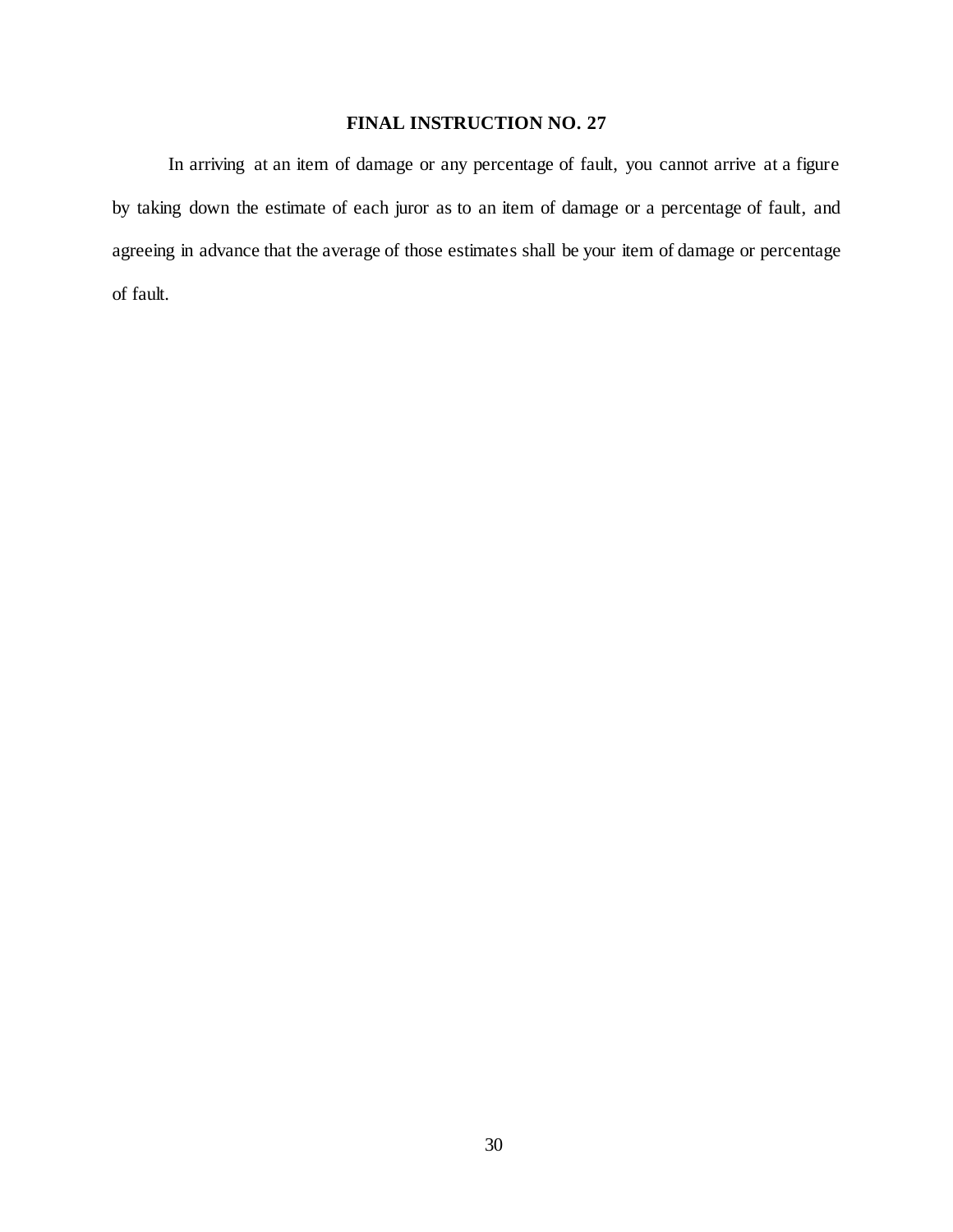Standard Mortality Table indicates the normal life expectancy of people who are the same age as Shirley Nickel at the time of her death is 8.29 years. The statistics from a Standard Mortality Table are not conclusive. You may use this information, together with all the other evidence about Shirley Nickel's prior health, habits, occupation, and lifestyle, when deciding issues of future damages.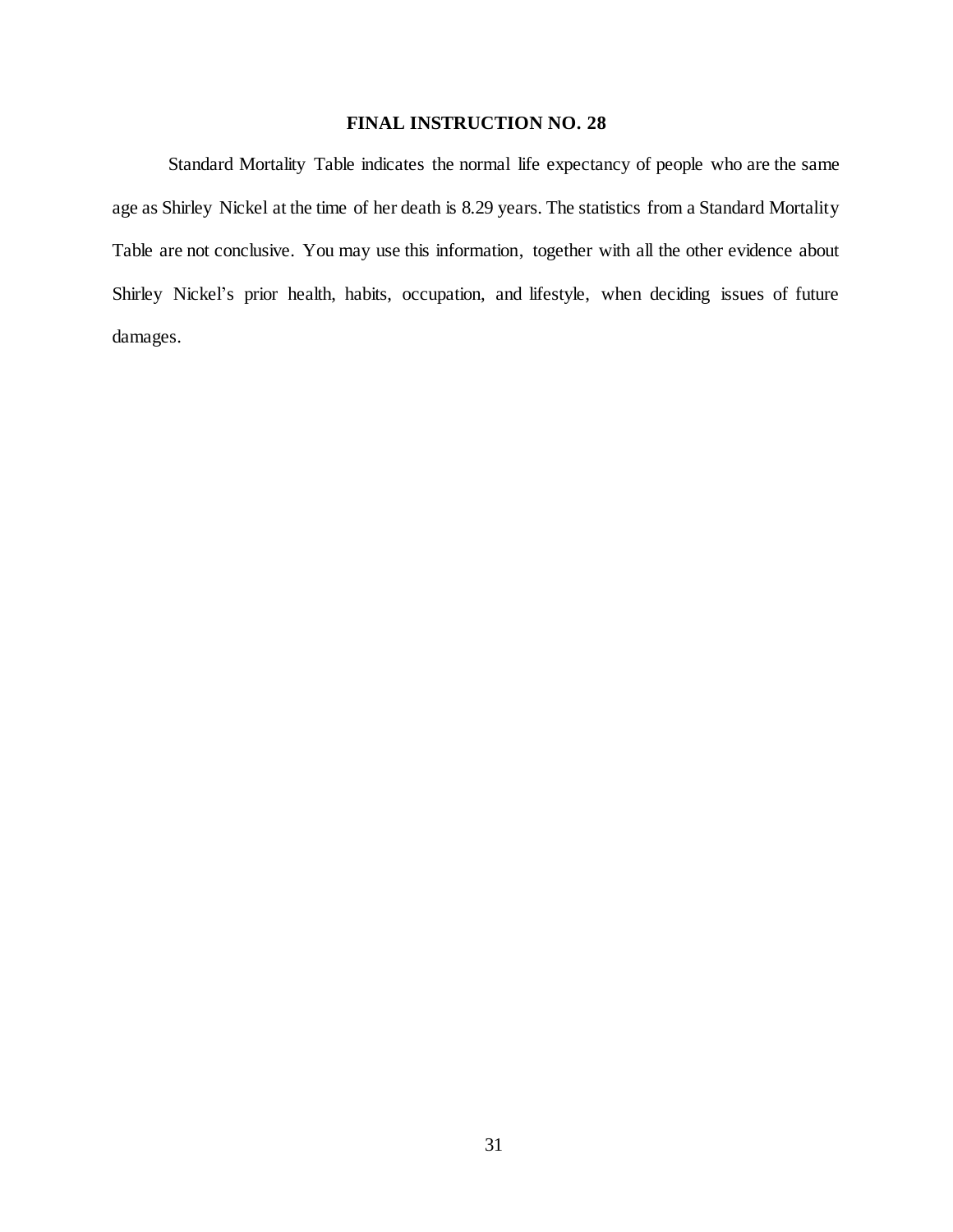The exhibits received into evidence will be provided to you in the jury room during your deliberations. You may see that some of the exhibits have portions which are redacted or blacked out. Do not be concerned or speculate about the information which has been removed from these exhibits, as the Court has prior to trial ruled that the redacted information is not relevant to the case.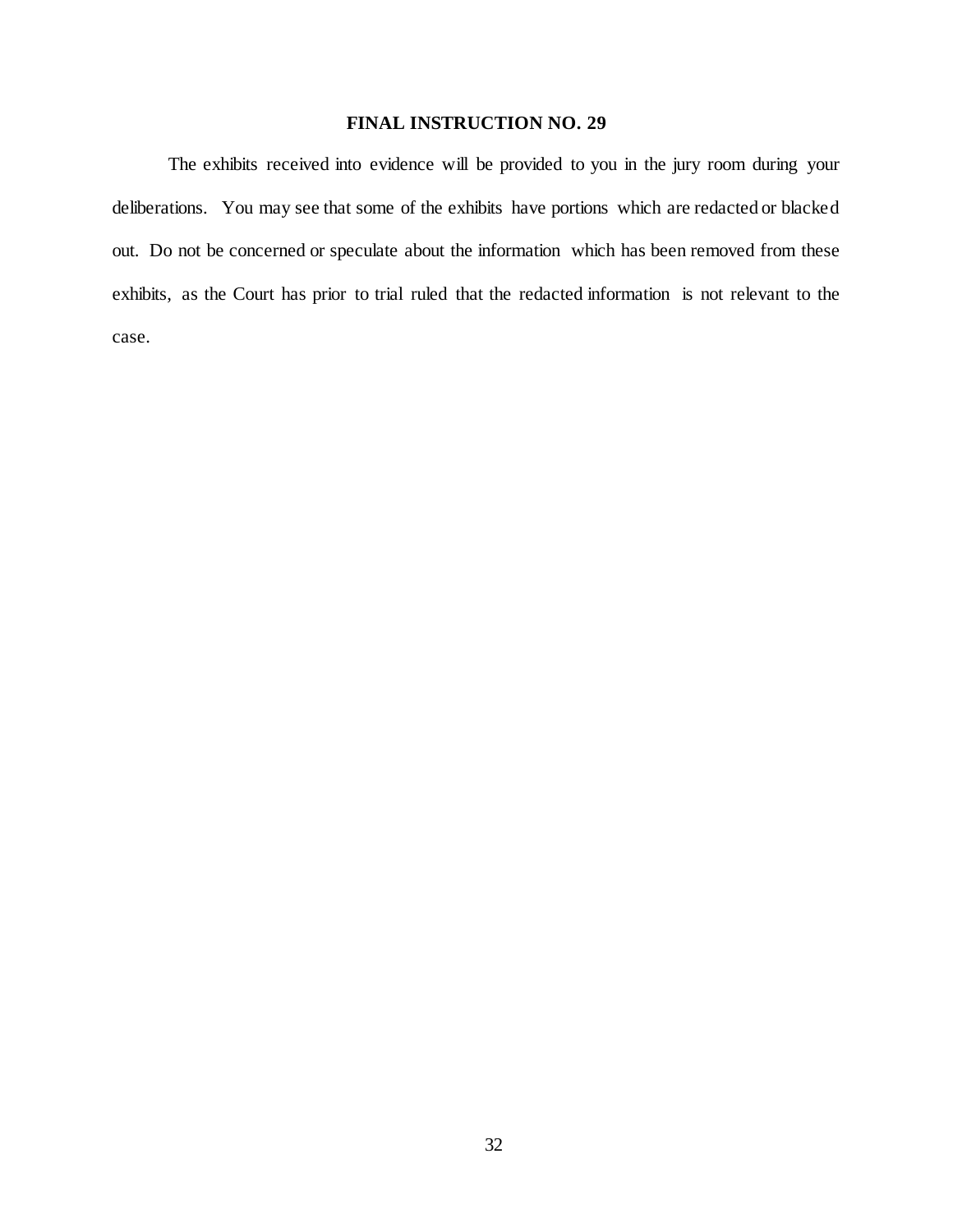During the trial you have been allowed to take notes. You may take your notes with you to the jury room to use in your deliberations. Remember, these are notes and not evidence. Generally, they reflect the recollection or impression of the evidence as viewed by the person taking them, and may be inaccurate or incomplete.

Upon reaching a verdict, leave the notes in the jury room, and they will be destroyed.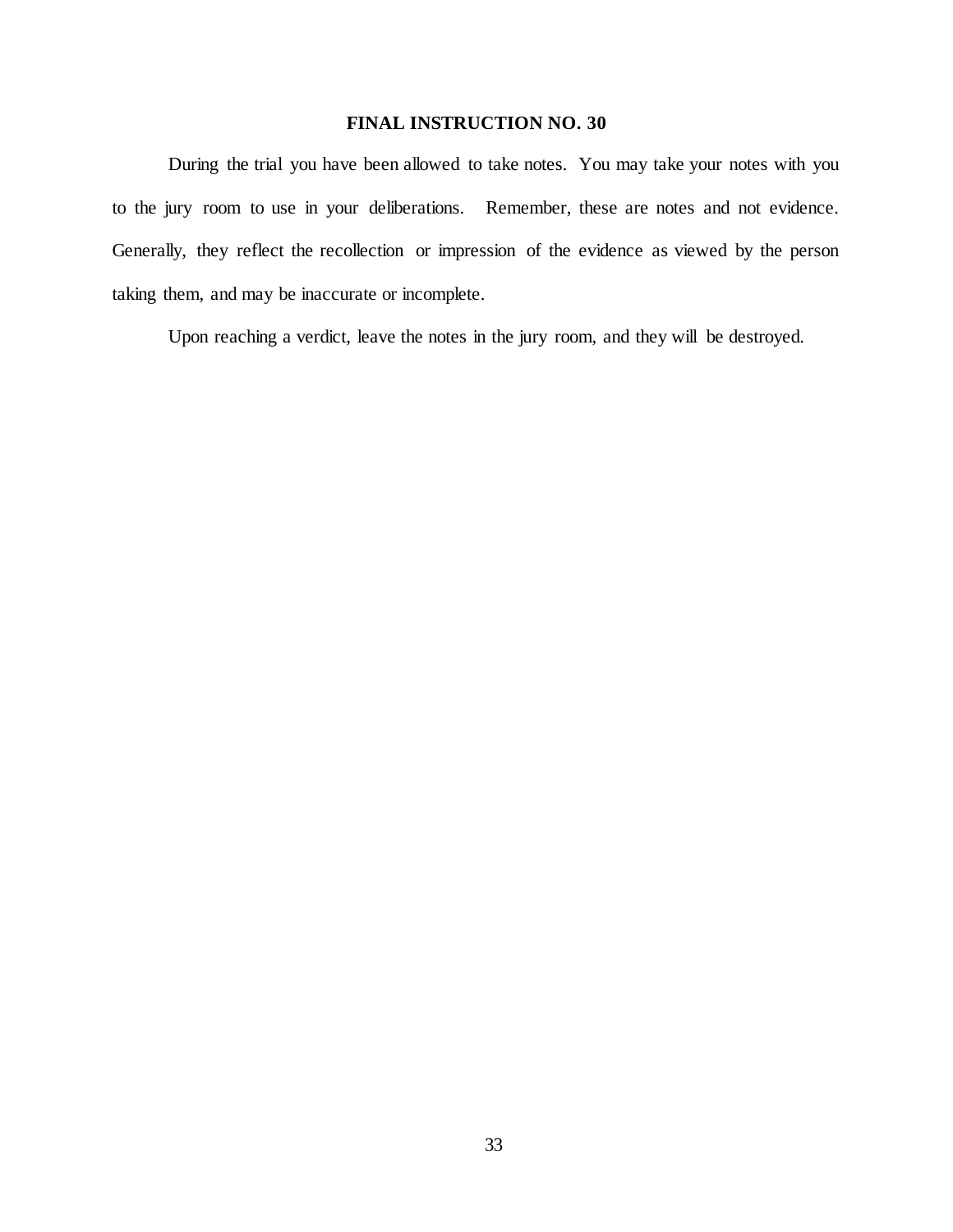There are rules you must follow when you go to the jury room to deliberate and return with your verdict.

*First*, you will select a foreperson. That person will preside over your discussions and speak for you here in court.

*Second*, it is your duty, as jurors, to discuss this case with one another in the jury room. You should try to reach agreement, if you can do this without going against what you believe to be the truth, because all jurors have to agree on the verdict.

Each of you must come to your own decision, but only after you have considered all the evidence, discussed the evidence fully with your fellow jurors, and listened to the views of your fellow jurors.

Do not be afraid to change your mind if the discussion persuades you that you should. But, do not come to a decision just because other jurors think it is right, or just to reach a verdict. Remember you are not for or against any party. You are judges – judges of the facts. Your only job is to study the evidence and decide what is true.

*Third*, if you need to communicate with me during your deliberations, send me a note signed by one or more of you. Give the note to the court security officer and I will answer you as soon as I can, either in writing or here in court. While you are deliberating, do not tell anyone - including me - how many jurors are voting for any side.

*Fourth*, your verdict has to be based only on the evidence and on the law that I have given to you in my instructions. Nothing I have said or done was meant to suggest what I think your verdict should be. The verdict is entirely up to you.

34